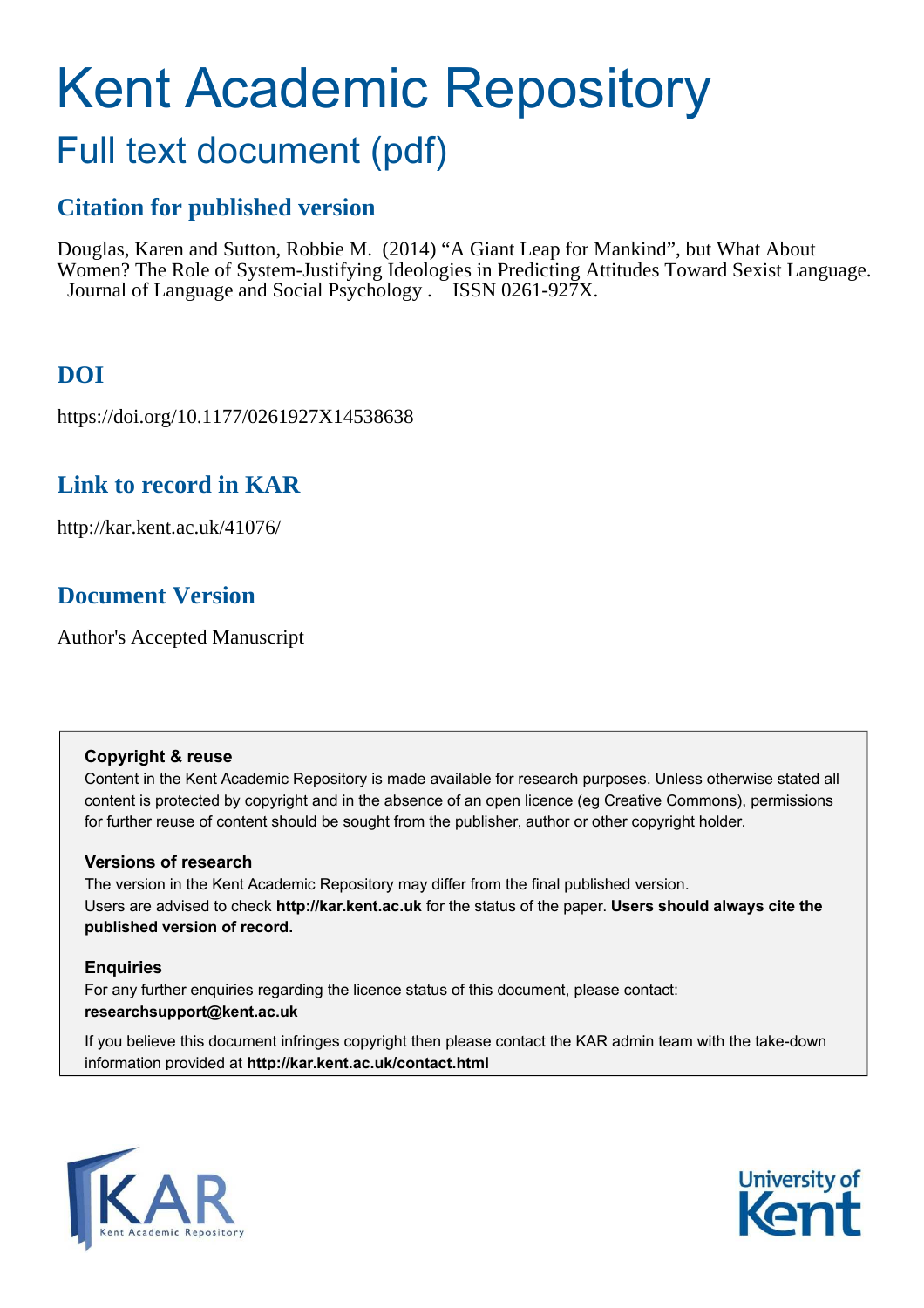# **"A Giant Leap for Mankind", but What About Women?**

# **The Role of System-Justifying Ideologies in Predicting Attitudes Toward Sexist**

## **Language**

Karen M. Douglas and Robbie M. Sutton

University of Kent

## **Corresponding Author:**

Karen Douglas, School of Psychology, University of Kent, Canterbury, Kent, CT2 7NP,

United Kingdom

Email: k.douglas@kent.ac.uk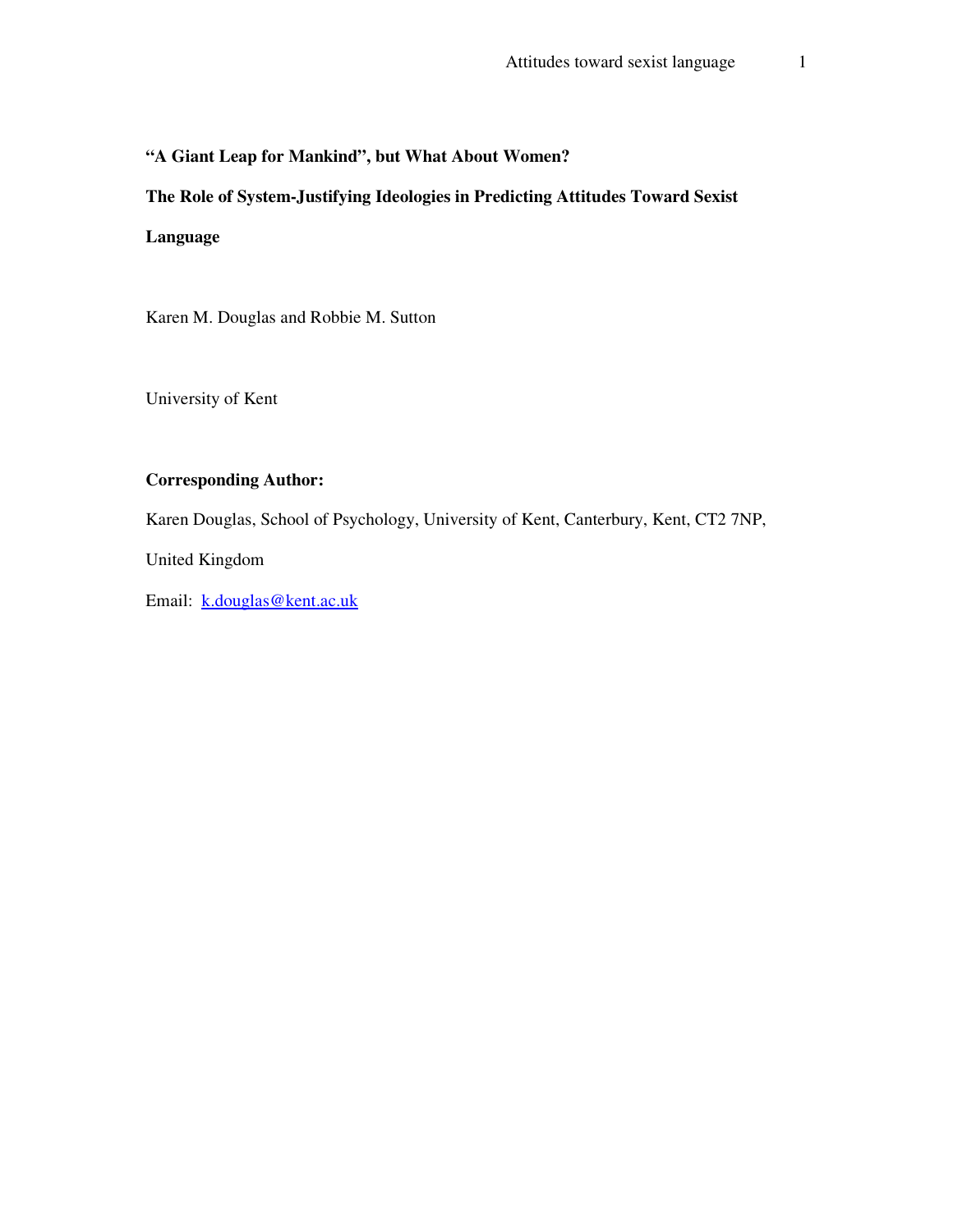#### **Abstract**

Sexist language excludes, trivializes or diminishes either gender. Despite efforts by many professional bodies to encourage the use of nonsexist alternatives, sexist language use persists across many languages. Further, research has shown that men are less supportive of nonsexist language alternatives than women, and that this effect is mediated by attitudes toward women. We propose that broader ideologies related to the perceived legitimacy of dominance hierarchies and existing social systems also explain this gender gap. British undergraduate participants completed measures of attitudes toward women, gender-specific system justification, and social dominance orientation. They also completed an inventory of attitudes toward sexist language. There was a strong gender difference in attitudes toward sexist language that was significantly mediated by gender-specific system justification and social dominance orientation. The relationship between gender and attitudes toward sexist language therefore appears to be driven by broader ideologies that serve to keep women "in their place".

#### **Keywords**

sexist language, sexism, attitudes toward women, system justification, social dominance orientation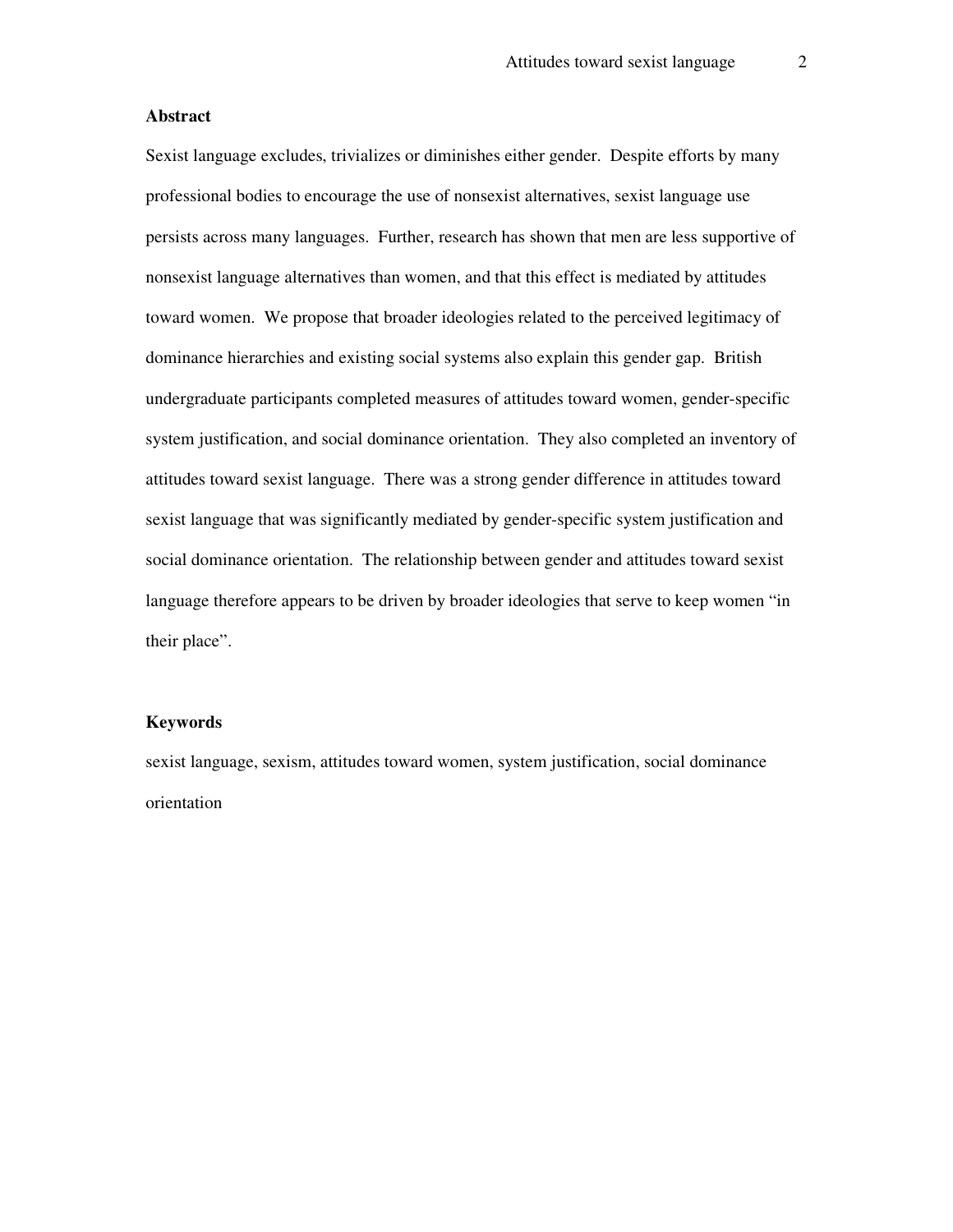The use of masculine generic terms to describe people, such as "he" and "mankind", hierarchic expressions such as "man and wife", and belittling references to women as "girls" are all said to be examples of *sexist language* – language that excludes, trivializes or diminishes either gender (Doyle, 1998; Hegarty, Watson, Fletcher, & McQueen, 2011; Kitto, 2011; Parks & Roberton, 2004). Such language use has long concerned researchers, largely motivated by the feminist argument that it reflects gender bias in society and women's exclusion from important social roles (Stahlberg, Braun, Irmen, & Sczesny, 2007). A growing body of research validates this concern. For example, when people hear masculine generic language, they predominantly visualize pronoun referents as being male (e.g., Gygax, Gabriel, Sarrasin, Oakhill, & Garnham, 2008; Hamilton, 1988; Moulton, Robinson, & Elias, 1978; Ng, 1990; Stahlberg, Sczesny & Braun, 2001). Other research suggests that sexist language perpetuates male privilege (Kleinman, 2002), influences children's gender schemas (Hyde, 1984), limits the perception of vocational choices for women (Briere & Lanktree, 1983), influences perceptions of status and competence (Merkel, Maass, & Frommelt, 2010), and even makes women feel ostracized (Stout  $\&$  Dasgupta, 2011). Although sexist language could also be used to diminish, trivialize or exclude men, it is women who predominantly bear the brunt of its effects (e.g., Briere & Lanktree, 1983; Hamilton, 1988).

Following these findings, the American Psychological Association and other professional bodies now prohibit the use of gender biased pronouns and terms in articles submitted to their journals (e.g., American Psychological Association, 2009). However, despite these efforts, typically referred to as initiatives to make language *gender-inclusive* or *gender-fair*, the use of sexist language persists across many languages (see Hellinger & Bußmann, 2001 for an overview). For example, Gygax et al. (2008) observed that many job advertisements in France and Germany use masculine generic plural forms of nouns, essentially excluding women from employment opportunities (see also Garnham, Gabriel,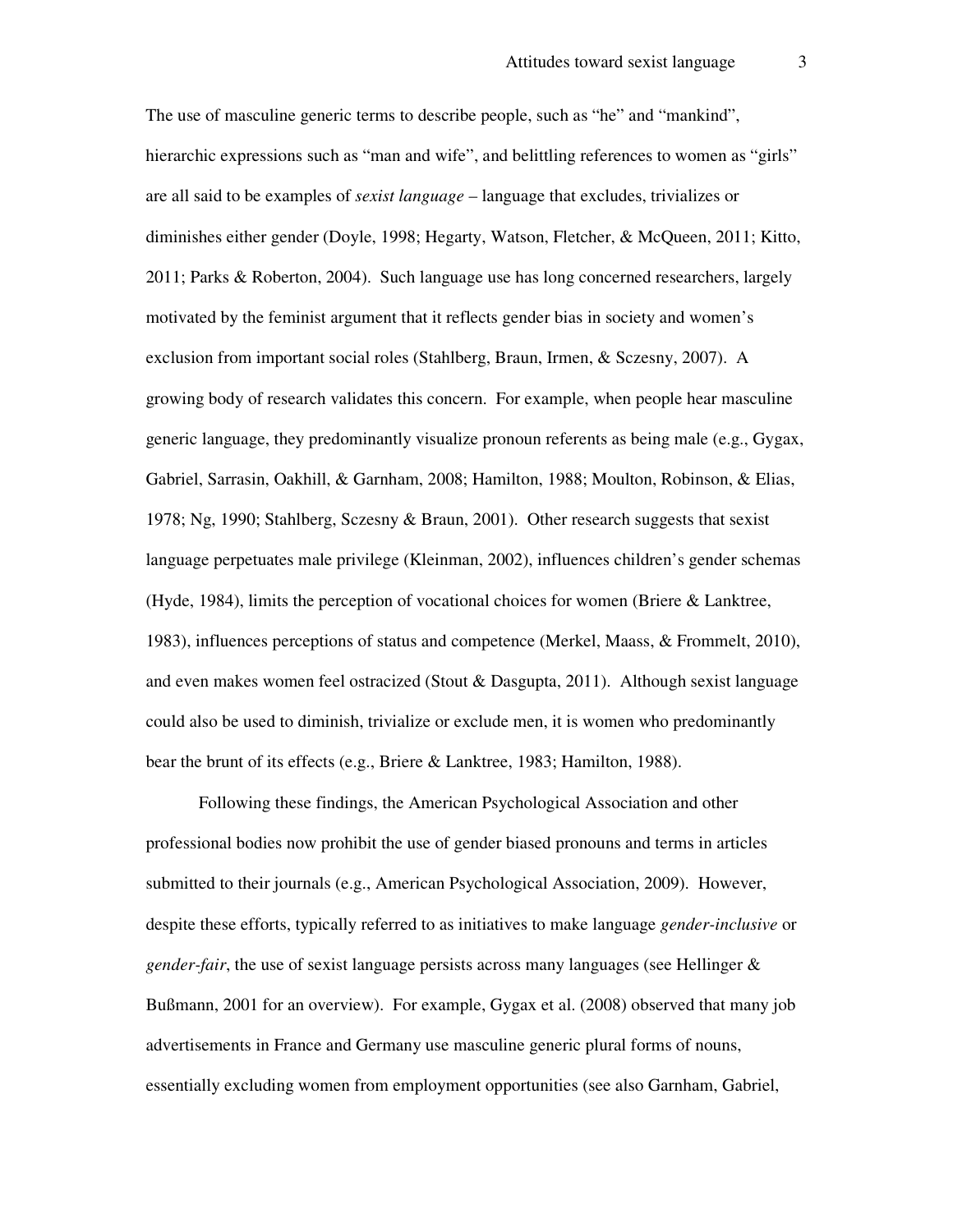Sarrasin, Gygax, & Oakhill, 2012; Gygax, Gabriel, Lévy, Pool, Grivel, & Pedrazzini, 2012). Further, Vervecken, Moser, Sczesny, and Hannover (2010) demonstrated a dominant tendency amongst German participants engaged in cloze (word replacement) tasks to use masculine generic language when referring to people whose gender was unknown. Although said to be decreasing in English academic writing, sexist language is still widely used in the popular press and other media (e.g., Carlin & Winfrey, 2009). Programs designed to promote the use of nonsexist language have also failed to document "short-term influence" on either women's or men's language use (Prentice, 1994, p.15). Given the persistence of sexist language, it is therefore surprising that little research has examined exactly why people use it (Stahlberg et al., 2007).

 One reason may be that it is simply easier to use sexist language such as masculine generics to describe people in general. For example, terms such as "they" and "their" to talk about individuals may be more cumbersome grammatically than masculine generics. However, research that consistently demonstrates a gender gap in support for nonsexist language suggests that other factors must be at play. Specifically, studies have predominantly shown that women are significantly more supportive of nonsexist language than men (e.g., Jacobson & Insko, 1985; Matheson & Kristiansen, 1987; Parks & Roberton, 2002; 2004; but see Vervecken & Hannover, 2012). Why such a gender difference exists, and the broader question of the functions of sexist language, are the focus of the current research.

 The dominant view in the literature is that attitudes toward sexist language – and in particular the gender gap in support for nonsexist language – are associated with attitudes toward women (e.g., Jacobson & Insko, 1985; Martyna, 1978; Matheson & Kristiansen, 1987; Parks & Roberton, 2004; Sarrasin, Gabriel, & Gygax, 2012). Specifically, men tend to demonstrate more traditional attitudes towards women, and it is this gender difference that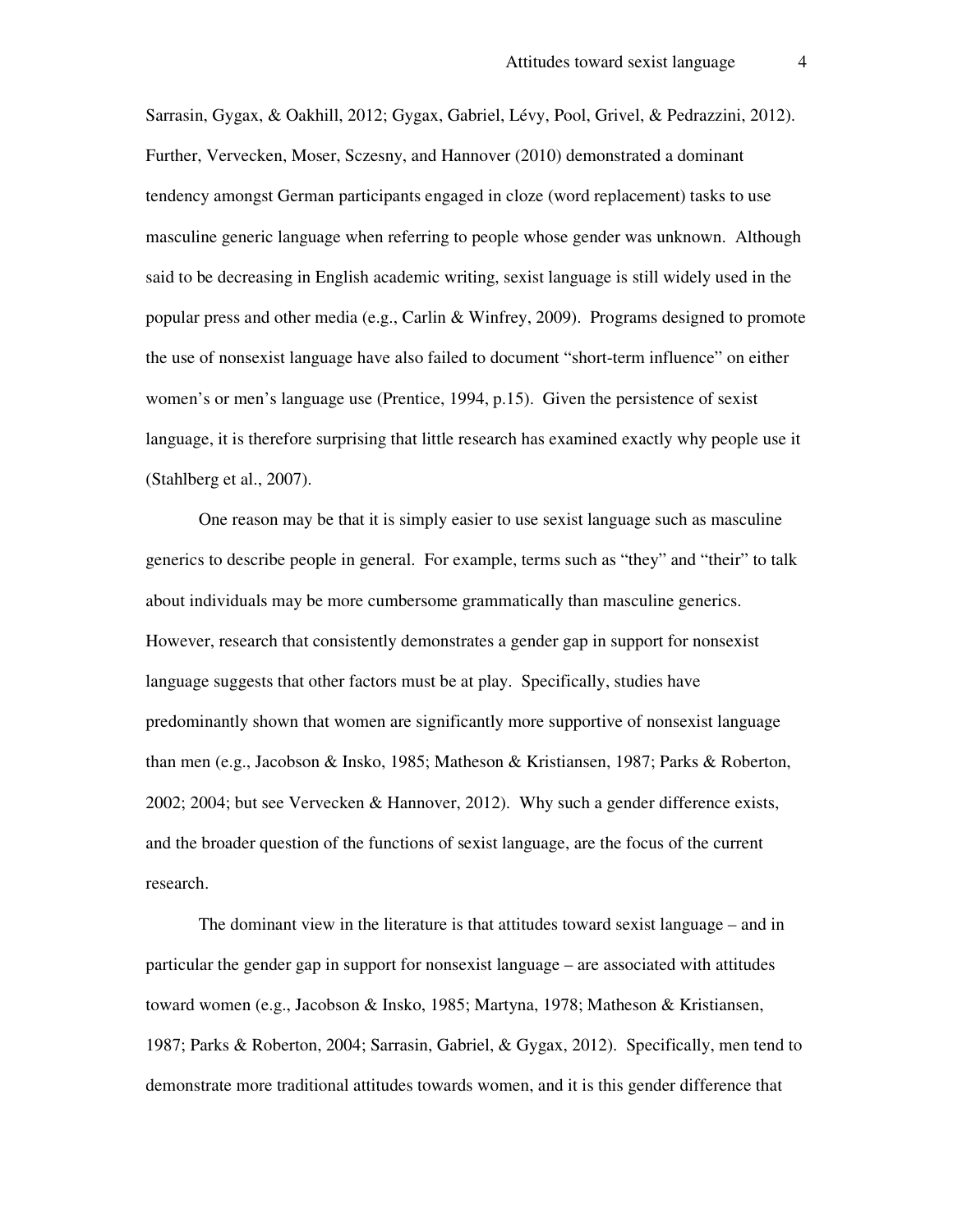mediates the effect of gender on attitudes toward sexist language. To demonstrate this effect, Parks and Roberton (2004) measured female and male college students' attitudes towards sexist language in addition to attitudes toward women and found that the latter significantly mediated the gender difference in attitudes toward sexist language. Based on these findings, Parks and Roberton argued that nonsexist language is most likely rejected by men because it potentially violates cultural sex role expectations, and that sexist language therefore serves to keep women "in their place".

We argue however that there may be other reasons for the gender gap, providing broader evidence for the function of sexist language to keep women "in their place". Specifically, we argue that attitudes towards women may be associated with broader ideologies that serve to maintain social dominance hierarchies and the perceived legitimacy of social systems. In the current research, we therefore introduce both *social dominance orientation* and *system justification* as further potential mediators of the gender gap in attitudes toward sexist language.

 Social dominance orientation (SDO) comprises a general preference for hierarchical, as opposed to equal, relations between groups (Sidanius & Pratto, 1999). This individual differences construct has a range of effects. For example, Pratto, Sidanius, Stallworth, and Malle (1994) found that individuals who scored high on SDO showed prejudice toward a range of social groups, and typically opposed social policy measures designed to enhance the welfare and esteem of these groups. They also tended to endorse beliefs that legitimized the unequal status of different groups. Research also suggests that men score higher on SDO than women, reinforcing their own group's superior social status (e.g., Pratto, Liu, Levin, Sidanius, Shih, Bachrach, & Hegarty, 2000; see also Pratto, Sidanius, & Levin, 2006; Sibley, Wilson, & Duckitt, 2007; Sidanius, Pratto, & Bobo, 1994). Providing a link with language, Thomas and Esses (2004) found that participants who scored higher in SDO found female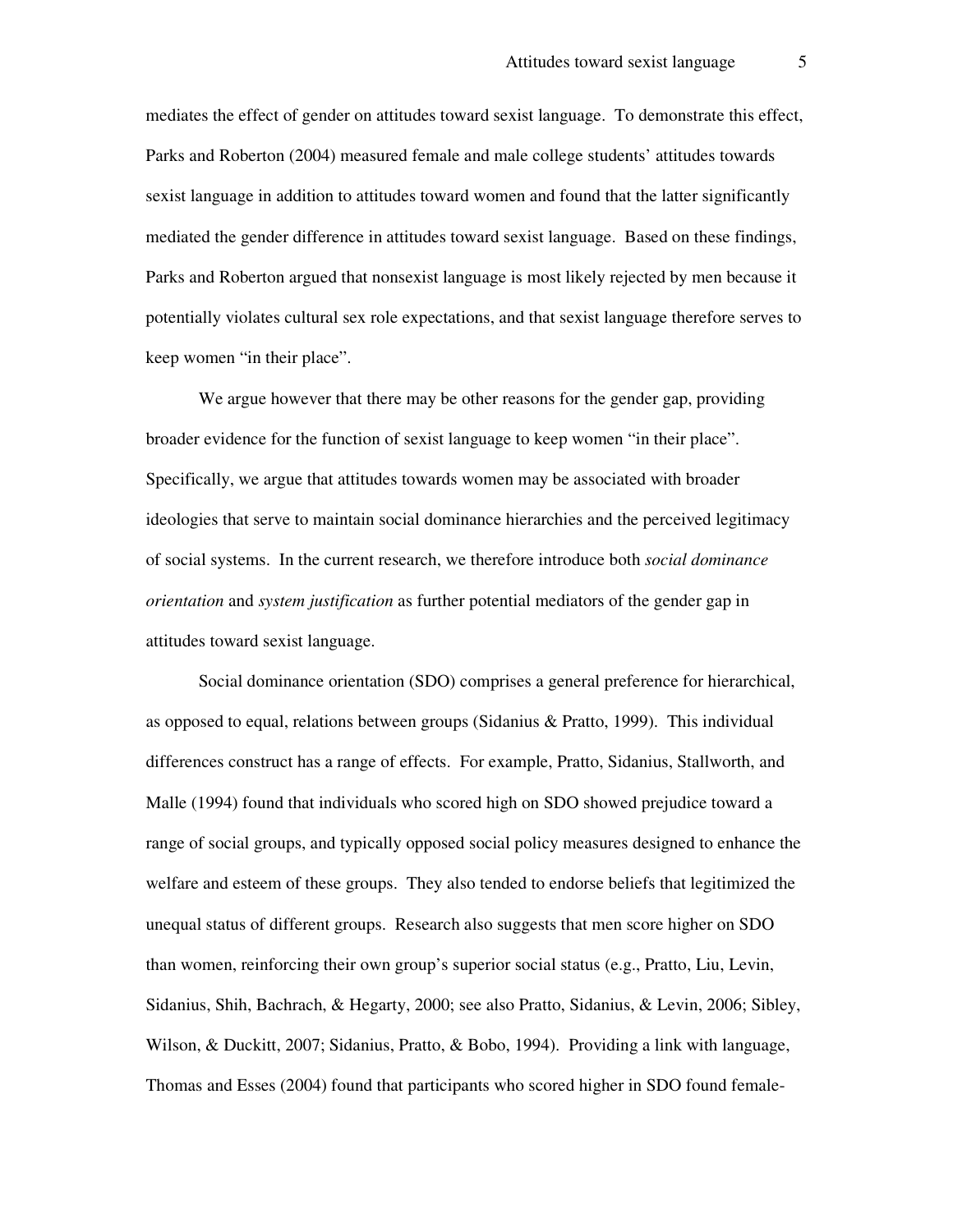disparaging jokes to be less offensive. We argue that because SDO reflects a preference for existing social hierarchies, it could be associated with attitudes toward sexist language, which serve to perpetuate the hierarchical social relationship between women and men. Further, because men tend to score higher on SDO than women, we expect that SDO should mediate the effect of gender on attitudes toward sexist language.

Similarly, we expect the gender gap in attitudes toward sexist language to be mediated by levels of system justification (Jost & Banaji, 1994). The core idea of system justification theory is that people's dependence on social systems for wealth and security motivates them to justify those social systems, and to see them as essentially fair and functional. Using a scale specific to gender relations in society, Jost and Kay (2005) showed that men perceive the system of gender relations to be significantly more justified than do women. System justifying beliefs have consequences for both high and low status groups such as the internalization of stereotypes, and the belief that economic equality is legitimate and necessary (Jost, Pelham, Sheldon, & Sullivan, 2003; Kay & Jost, 2003), and system justification is an important facet of sexist ideology (Calogero  $\&$  Jost, 2011). We argue that because system justification reflects the perception that existing social systems are fair, it could be associated with attitudes toward sexist language, which, as theorists argue, serve to uphold a social system where men dominate. Further, because men tend to score higher on gender-specific system justification than women, we expect that it should mediate the effect of gender on attitudes toward sexist language.

The aim of the current study was therefore to investigate factors that predict the gender gap in attitudes toward sexist language, including measures of attitudes toward women as in previous research, but also system justifying ideologies. Participants were asked to complete the attitudes toward women scale (Spence & Hahn, 1997) and the ambivalent sexism inventory (ASI: Glick & Fiske, 1996) in order to measure attitudes toward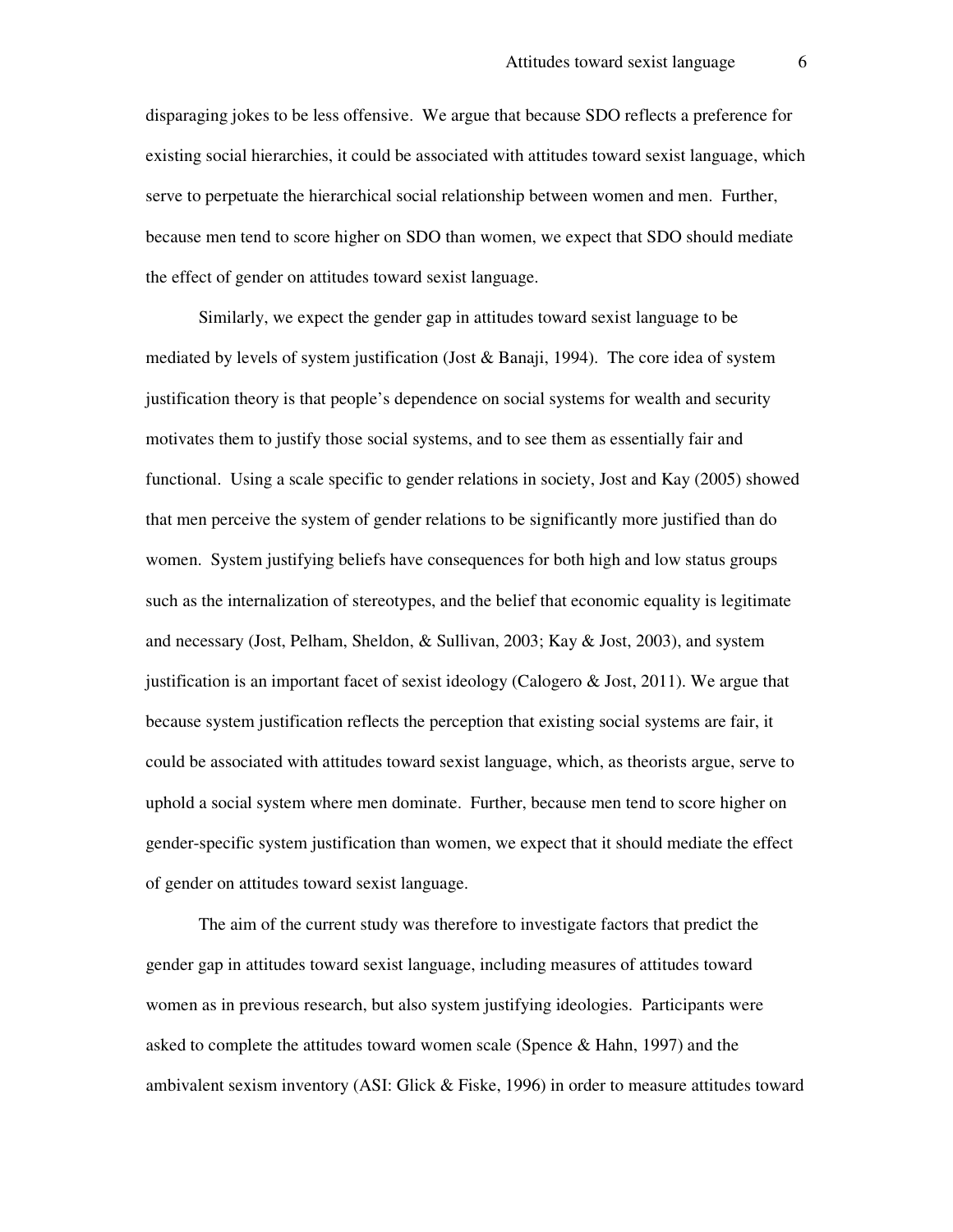women. In recent years, the ASI has been widely used in sexism research and has been found to correlate strongly with other measures of sexism (e.g., Glick & Fiske, 1996; Masser & Abrams, 1999). Using the ASI also allowed us to examine relationships between attitudes toward sexist language and two dimensions of sexism (hostile and benevolent), that other sexism scales do not necessarily capture. We expect, as in previous research, that men will display more traditional attitudes toward women, and higher levels of sexism (e.g., Glick  $\&$ Fiske, 2001). To measure the ideological variables of interest, participants completed the SDO scale (Pratto et al., 1994) and the gender-specific system justification scale (Jost & Kay, 2005). To examine attitudes toward sexist language, participants completed the inventory of attitudes toward sexist/nonsexist language (Parks & Roberton, 2000; 2004).

It was hypothesized that (a) men would show less positive attitudes toward nonsexist language than women, (b) men would show less favorable attitudes toward women and higher levels of system justifying attitudes than women, and (c) attitudes toward women and system justifying attitudes would be associated with attitudes toward sexist language. Finally, we predicted that (d) both attitudes towards women and system justifying attitudes would mediate the gender gap in attitudes toward sexist language. Using a multiple mediation analysis (Preacher & Hayes, 2008), it was possible to examine which of these potential mediators best explains the gender difference in attitudes toward sexist language.

#### **Method**

#### *Participants and Design*

One hundred forty nine people (92 female and 57 male, mean age  $= 20.56$  years,  $SD = 2.14$ , range 18-30 years), participated in the study as part of a large testing session where volunteers were paid GB £10 to complete a series of unrelated questionnaires. All participants were British undergraduates with English as their first language. The majority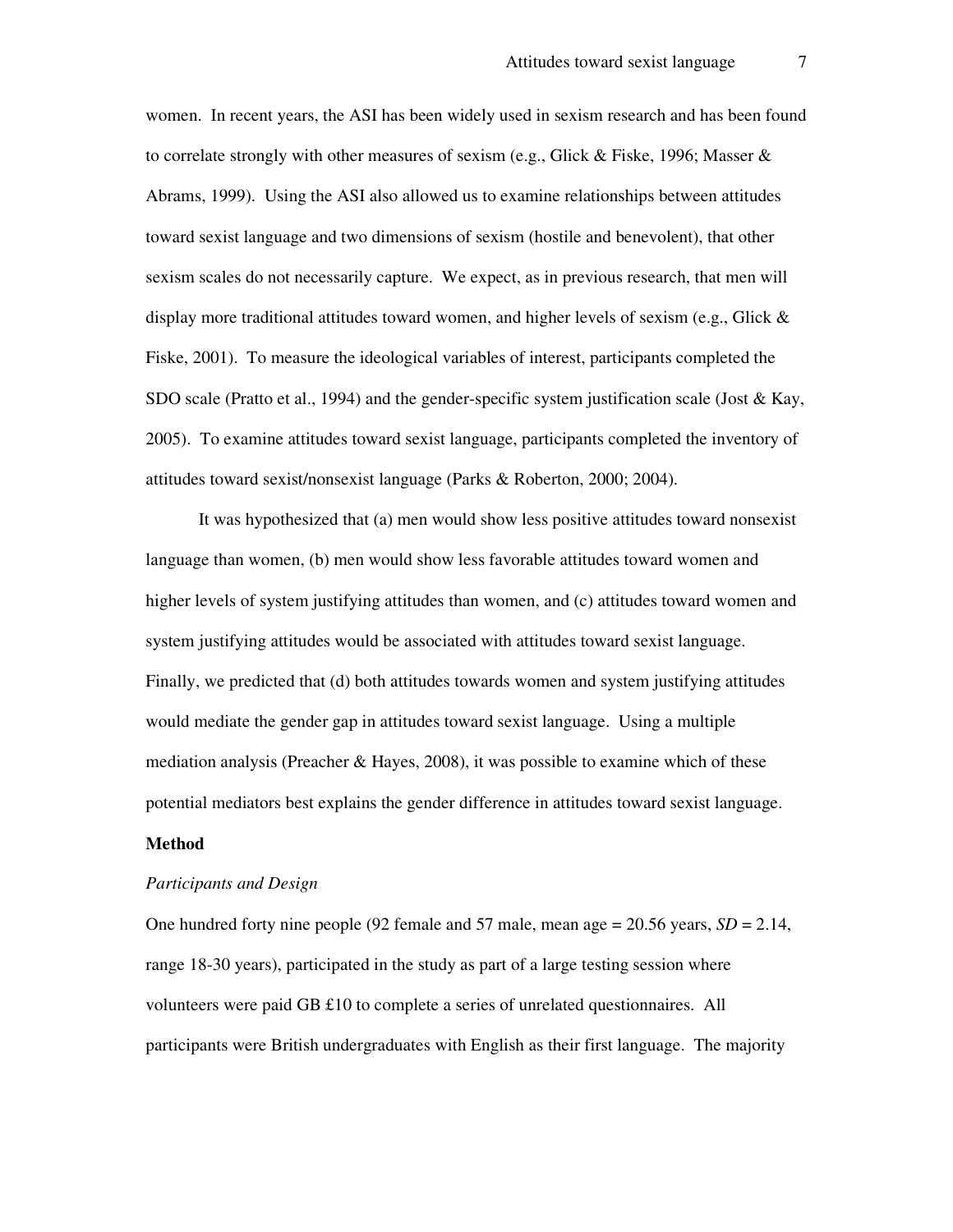(86%) were White. The sample is consistent with those used in other investigations of attitudes toward sexist language (e.g., Parks & Roberton 2002; 2004).

#### *Materials and Procedure*

Ethical approval was obtained from the psychology department ethics committee and all participants provided their informed consent. The study was conducted using online questionnaire software.

*Attitudes toward women.* Participants completed the *ambivalent sexism inventory* (ASI: Glick & Fiske, 1996), consisting of 22 statements about women, men and their relationships in society. Participants were asked to rate how much they agreed with each statement (from 0 'disagree strongly' to 5 'agree strongly',  $\alpha$  = .74). The scale is typically separated into two subscales. Eleven items measured *hostile sexism* (e.g., "Women seek to gain power by getting control over men",  $\alpha = .63$ ) and 11 measured *benevolent sexism* (e.g., "A good woman should be set on a pedestal by her man",  $\alpha = .68$ ). The correlation between benevolent and hostile sexism was *r*(135) = .46, *p* < .001 (for females: *r*(79) = .39, *p* < .001, for males:  $r(55) = .33$ ,  $p = .012$ ). Participants also completed the *attitudes toward women scale* (AWS: Spence & Hahn, 1997), which measures attitudes towards women's roles, responsibilities and rights. The scale consisted of 15 items (e.g., "Women should worry less about their rights and more about becoming good wives and mothers",  $\alpha$  = .81), and participants responded on a scale from 1 (disagree strongly) to 5 (agree strongly). *System justifying attitudes***.**Participants completed the *SDO* scale (Pratto et al., 1994), which consisted of 16 items measuring people's degree of preference for inequality among social groups (e.g., "Some groups are simply inferior to other groups",  $\alpha$  = .89). Participants responded on a scale from 1 (strongly disagree) to 7 (strongly agree). Participants also completed Jost and Kay's (2005) *gender-specific system justification scale*, measuring the extent to which people tend to legitimize gender inequality (e.g., "In general, relations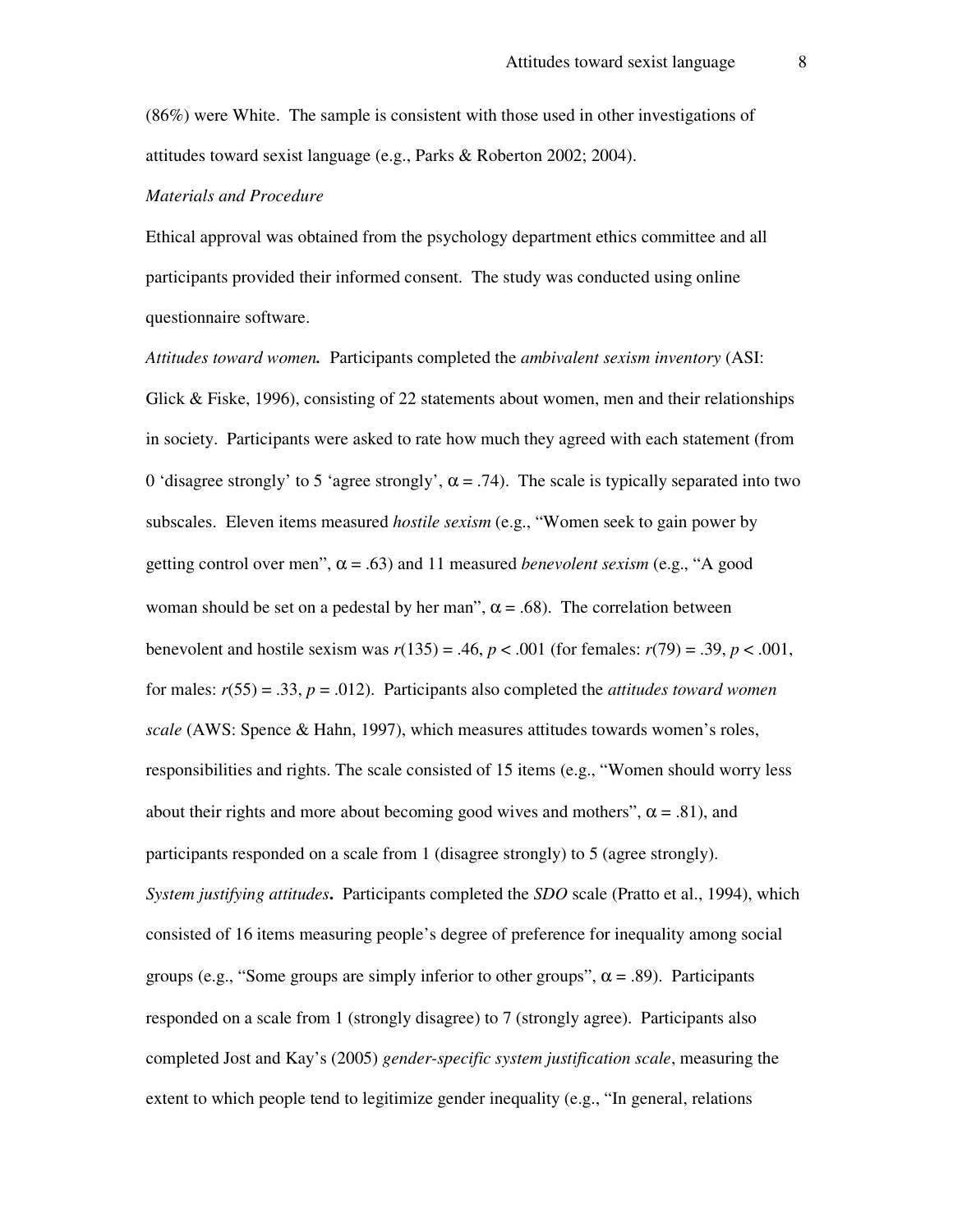between men and women are fair",  $\alpha = .75$ ). Participants responded on a scale from 1 (disagree strongly) to 9 (agree strongly).

*Attitudes toward sexist language***.** Participants completed the *inventory of attitudes toward sexist/nonsexist language-general* (IASNL-G: Parks & Roberton 2000; 2004), consisting of 21 items where participants were asked to rate their attitudes (e.g., "Worrying about sexist language is a trivial activity"), judgments of sexism within phrases (e.g., "Alice Jones should be chairman of our committee"), and willingness to use nonsexist language (e.g., "When you are referring to a married woman how willing are you to use the title 'Ms Smith' rather than 'Mrs Smith'?"). Participants responded on scale from 1 representing low support for nonsexist language and 5 representing high support ( $\alpha$  = .80). <sup>1</sup> At the end of the testing session, participants were debriefed, thanked and paid.

#### **Results**

#### *Descriptive Statistics*

Scores on the IASNL-G were reversed so that higher scores indicated less favorable attitudes toward nonsexist language (more favorable toward sexist language). The means and standard deviations for all variables appear in Table 1. As predicted, men showed less favorable attitudes toward nonsexist language than women (hypothesis a). There were significant gender differences on all other measures, conceptually replicating previous research (hypothesis b). Specifically, men demonstrated higher levels of benevolent and hostile sexism, less favorable attitudes toward women, higher levels of SDO and higher levels of gender-specific system justification than women. Further, both attitudes toward women and system justifying ideologies were associated with attitudes towards sexist language (hypothesis c). A correlation matrix is presented in Table 2.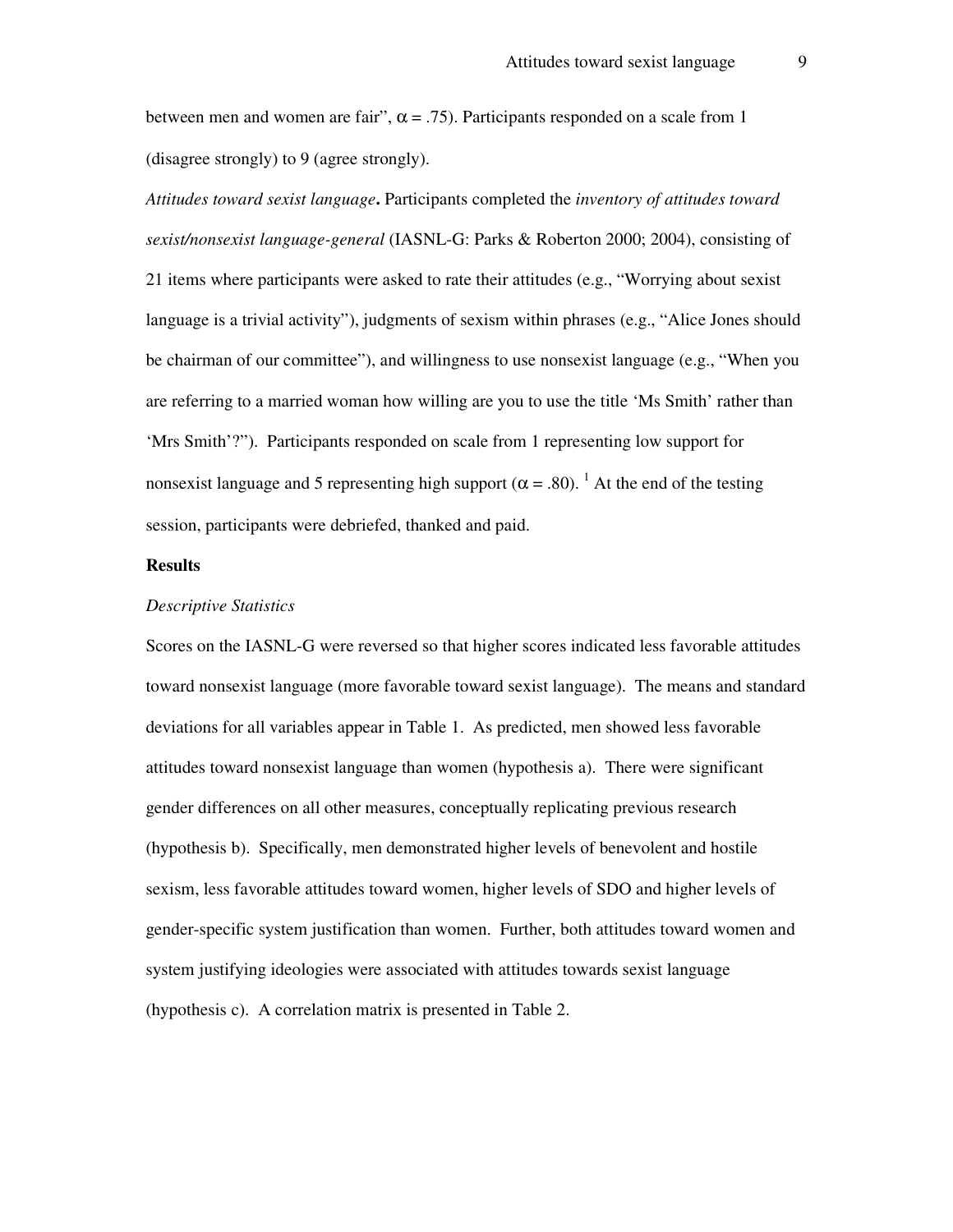#### *Testing Mediation*

The potential mediators of attitudes toward women, benevolent sexism, hostile sexism, gender-specific system justification and SDO were examined together in a test of multiple mediation to explain the effect of gender on attitudes toward sexist language (IASNL-G). This analysis therefore tested hypothesis d. The multiple mediation was carried out using Preacher and Hayes' (2008) bootstrapping method for indirect effects. An indirect effect is estimated as being significant from the confidence intervals not containing a zero, as opposed to significance in the individual paths (Hayes, 2009). Results are presented in Table 3 and Figure 1.

First, there was a significant total indirect effect. Importantly, the specific indirect effect indicated that gender-specific system justification and SDO were significant mediators of the effect of gender on attitudes toward sexist language, when controlling for the other potential mediators and for each other. However, hostile sexism, benevolent sexism and attitudes toward women were not found to be significant mediators when controlling for the other variables and for each other. This suggests that gender-specific system justification and SDO were the driving mediators of the effect of gender on attitudes toward sexist language.

#### **Discussion**

The current study provided further evidence for the gender gap in attitudes toward sexist language. Specifically, we found that men were significantly less likely to support genderinclusive language than women. The study also established key mediators of this effect, demonstrating that system-justifying ideologies predict the gender difference in attitudes toward sexist language above and beyond attitudes toward women. Specifically, SDO and gender-specific system justification mediated the gender difference found on the IASNL-G, suggesting that gender differences in attitudes toward sexist language, rather than being a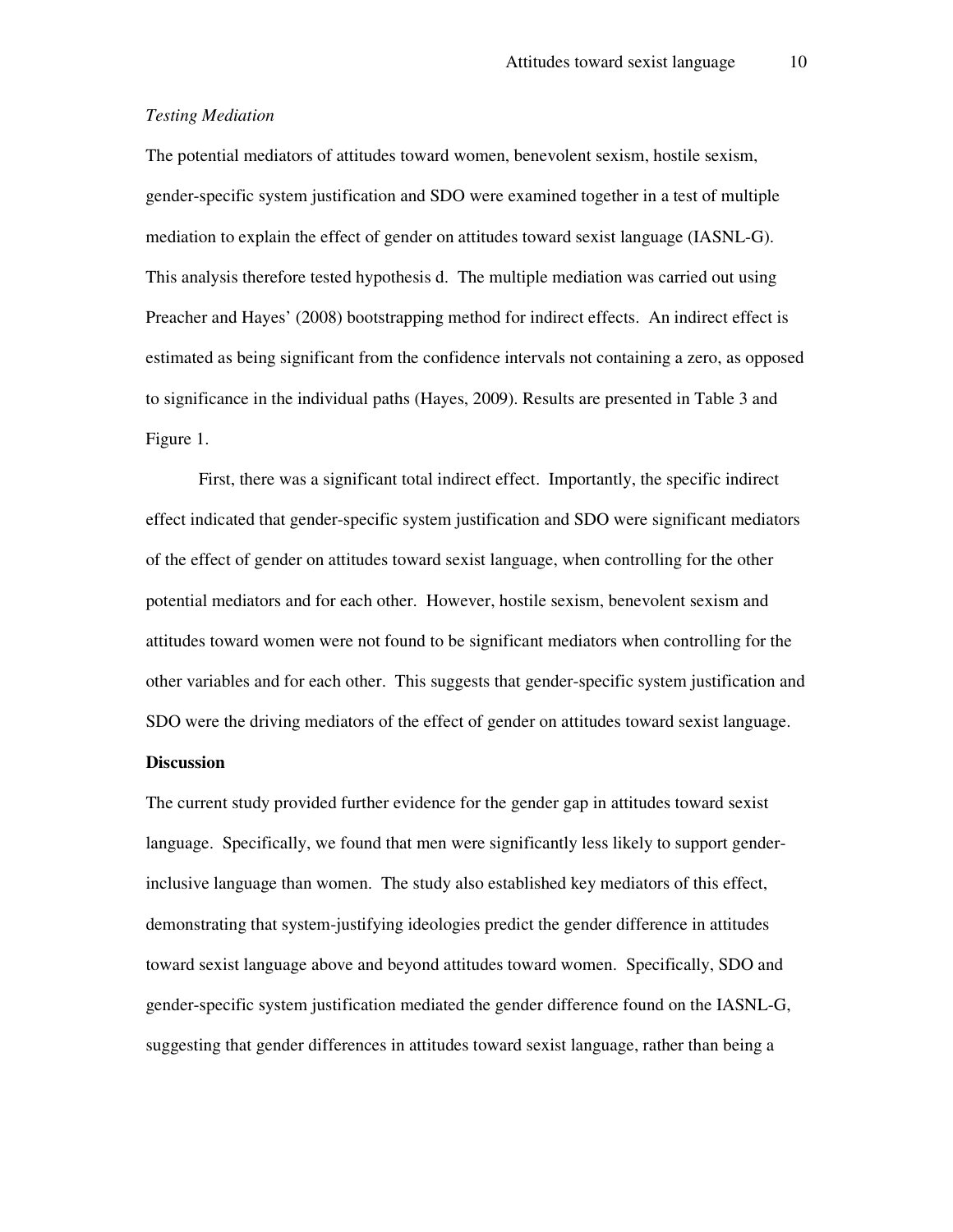product of sexism alone, may reflect people's endorsement of broader ideologies that serve to keep people (in this specific case, women), "in their place".

Research to date has established that attitudes toward women predict gender differences in support for nonsexist language (e.g., Jacobson & Insko, 1985; Martyna, 1978; Matheson & Kristiansen, 1987; Parks & Roberton, 2004; Sarrasin et al., 2012). Specifically, it has been argued that because men tend to hold more traditional attitudes toward women that they in turn hold more traditional attitudes toward nonsexist language. Nonsexist language challenges conventional sex role expectations, whereas sexist language serves to maintain the status quo and keep women in traditional sex roles. It is therefore important to consider why in the present study, when SDO and gender-specific system justification were introduced into the analysis, attitudes toward women no longer mediated the gender effect. We argue that the constructs of SDO and system justification may provide higher order explanations for gender differences in attitudes toward sexist language. Broader than attitudes toward women, these system-justifying ideologies reflect more general attitudes to keep *people* "in their place" and preserve the legitimacy of existing social systems. This study therefore demonstrates that rather than sexist or traditional gender attitudes per se, attitudes toward sexist language may reflect more general ideologies about dominance and hierarchy in society. This study therefore provides an important extension to the literature on attitudes toward sexist language that has previously focused primarily on the role of more specific sexist ideologies.

Of course, such factors may not be the only mediators of gender differences in attitudes toward sexist language, and an important limitation of the present research is that it only included two additional measures out of several other possibilities. Future research is necessary to establish other potential factors that influence attitudes toward sexist language and that may perhaps also predict gender differences in these attitudes. For example, it may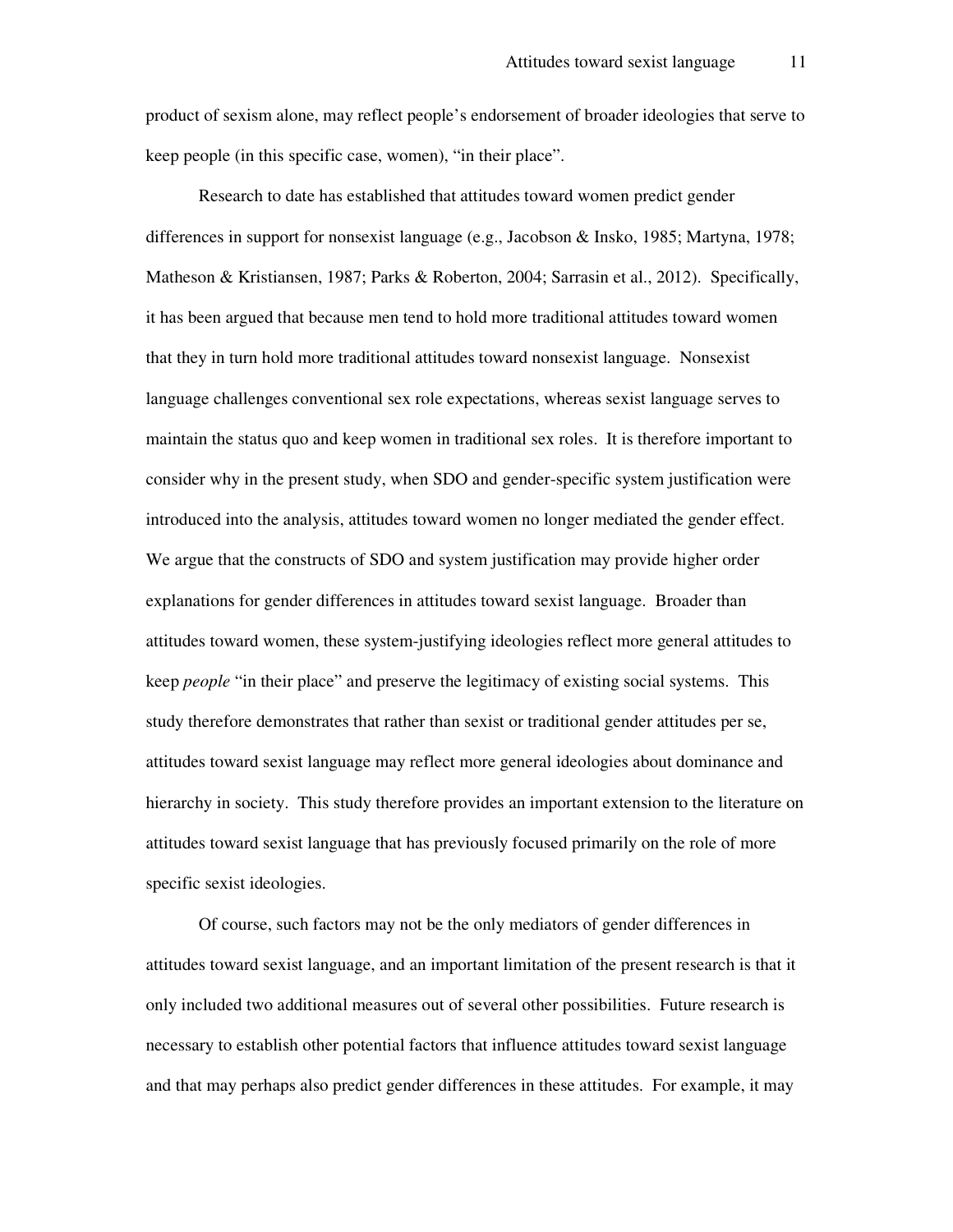simply be easier for men to associate the self with examples of language that make specific reference to men. Therefore, men, in comparison to women, may find sexist language easier to relate to, and therefore more appropriate to use. This idea is consistent with previous research demonstrating that men in general find it easier to visualize male exemplars and women to visualize female exemplars (e.g., Moulton et al., 1978; Prentice, 1994), but as yet this possibility remains untested.

The current research also opens up some possibilities for future research examining the implications of sexist language, which have not been addressed in the present research. For example, we know that exposure to sexist language influences the exemplars that are drawn from memory (e.g., Stahlberg et al., 2001), but what might the material effects of sexist language be for women? Does exposure to language that excludes women also influence their self-esteem, or even impair performance on specific tasks? Research shows that just being aware of a stereotype (e.g., that women are inferior to men at mathematics) is enough to make women under perform on that task relative to a control condition where the stereotype is not activated (Steele, 1997). The stereotype thus becomes self-fulfilling and may have the ultimate consequence of keeping women away from non-traditional occupations and tasks (Davies, Spencer, Quinn, & Gerhardstein, 2002). It is possible that sexist language may influence women in a similar way. Based on existing work suggesting that sexist language draws women's attention to their subordinate position in society, exposure to sexist language could be threatening and therefore impair women's (but not men's) performance on stereotype-relevant tasks such as mathematical and intellectual tasks.

Further, if according to feminist theorizing, sexist language serves to exclude or disenfranchise women, its effects should go beyond impairment on stereotype-relevant tasks. The effect of sexist language on women (but not men) may therefore also occur at an emotional or attitudinal level. Thus, exposure to and active use of sexist language may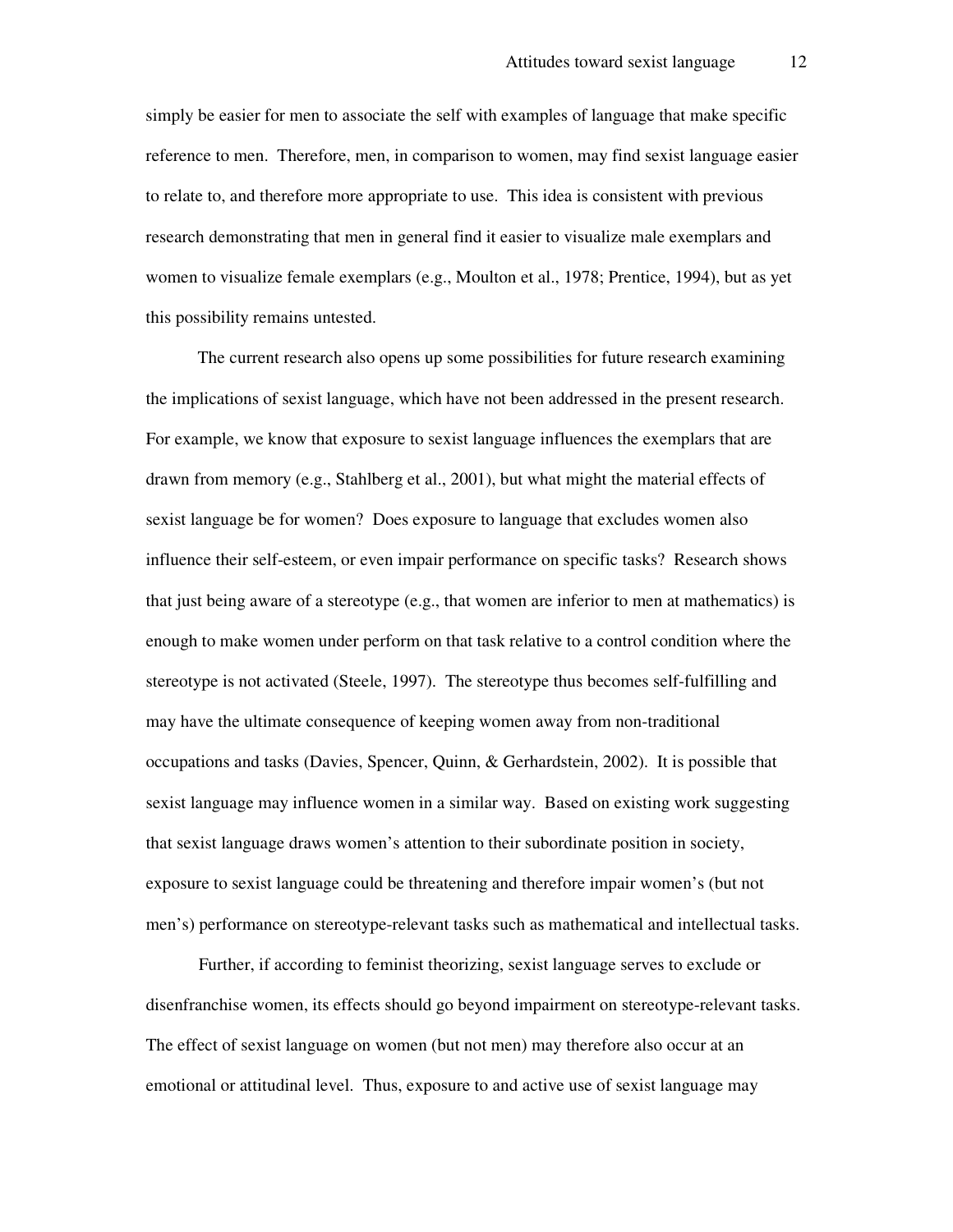influence women's (but not men's) attitudes about themselves, women in general and the perceived difference between women's and men's status in society. Future research may also consider if the current analysis extends to other forms of language that are considered sexist, such as hierarchic and separatist expressions (e.g., "man and wife") and terms that trivialize women (e.g., referring to women as "girls" or "chicks").

Future research on this topic would also benefit from the inclusion of participants from a wider variety of ages, ethnicities and social settings. Although the use of undergraduate students is commonplace for such studies (see Parks & Roberton, 2004), it is nevertheless desirable to obtain evidence for these effects with a sample that is more broadly representative of society.

Although there is much to do to fully establish the functions and potential pitfalls of sexist language, this research makes an important advance in knowledge. Specifically, men tend to show less support for nonsexist language than women, because they also support the notion of group-based dominance hierarchies in society more than women do, and because they perceive, more so than women, that existing social systems are fair. These reflect ideological principles that broadly influence group dynamics in society and they explain the gender gap in attitudes toward sexist language above and beyond more specific attitudes toward women. Sexist language use therefore appears to be a reflection of attitudes that indeed serve to keep the subordinate group – women – "in their place".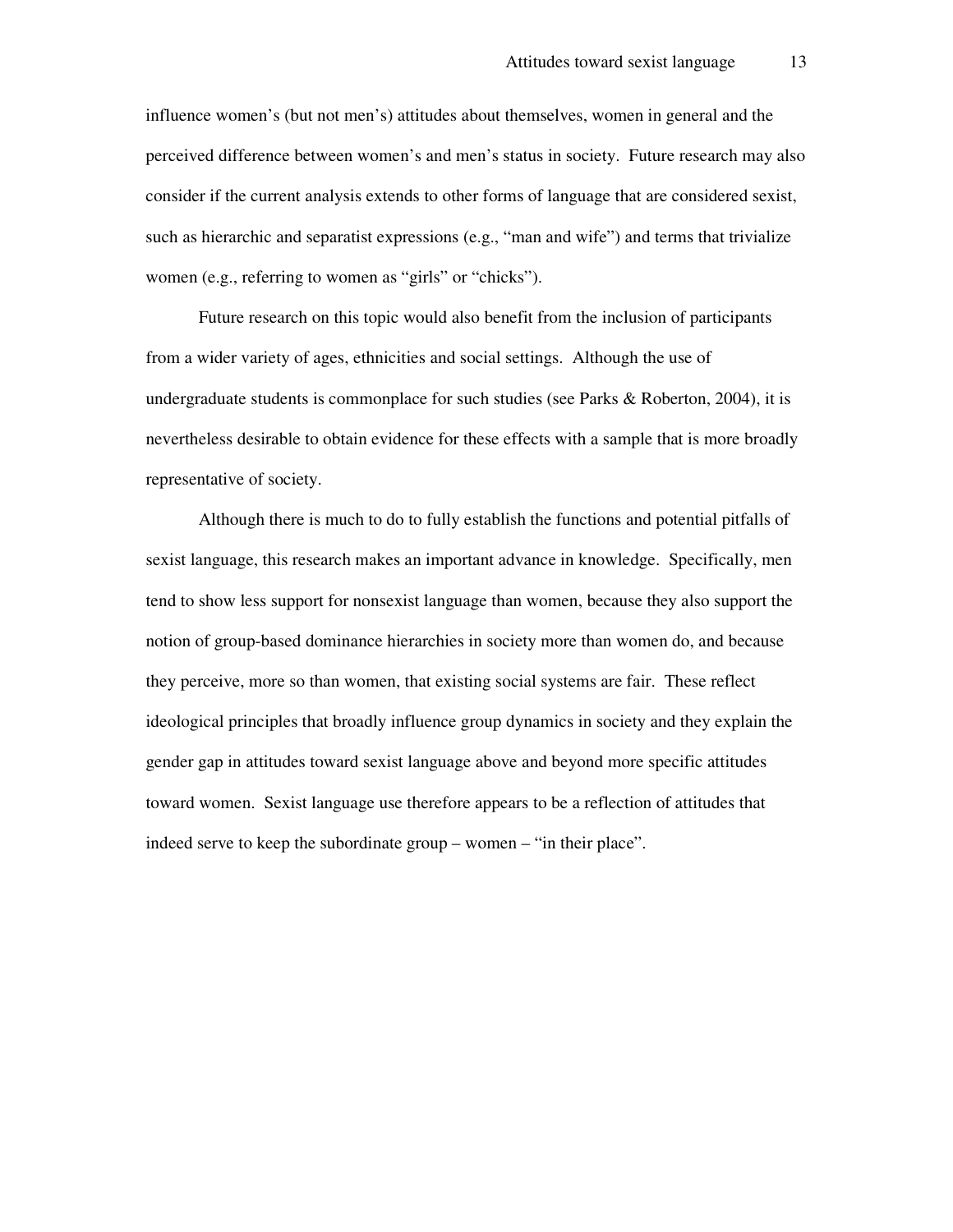#### **Acknowledgements**

The authors wish to thank Leigh McClellan and Daniel Jolley for their research assistance. They also would like to thank Howie Giles and two anonymous reviewers for their helpful comments and suggestions.

#### **Notes**

1 We also attempted to introduce a new measure of sexist language attitudes into the literature, measuring the perceived likelihood of using, rather than attitudes toward, sexist language. Here, participants were asked to read a series of common English language sayings and rate how likely they are to use each on a scale from 1 'very unlikely' to 5 'very likely'. Fifteen contained sexist language (e.g., "May the best man win",  $\alpha$  = .77) and thirty did not (e.g., "No news is good news",  $\alpha$  = .89). A pilot study with a separate group of participants revealed that sexist and nonsexist sayings were equally familiar. A preference for sexist language score was calculated such that higher values indicated greater preference for sexist sayings (likelihood of using sexist sayings minus the likelihood of using nonsexist sayings). As predicted, men showed greater preference for sexist sayings. However, this variable did not correlate significantly with the IASNL-G ( $r = .006$ ,  $p > .05$ ). Further, a multiple mediation analysis was carried out using Preacher and Hayes' (2008) bootstrapping method for indirect effects including attitudes toward women, benevolent sexism, hostile sexism, gender-specific system justification and SDO. This revealed no significant total indirect effect. We therefore decided not to report this variable further in this paper. It is likely that preference for sexist sayings captures something subtly different to people's attitudes. In general, researchers could consider how different measures of sexist language attitudes might be utilized in future research to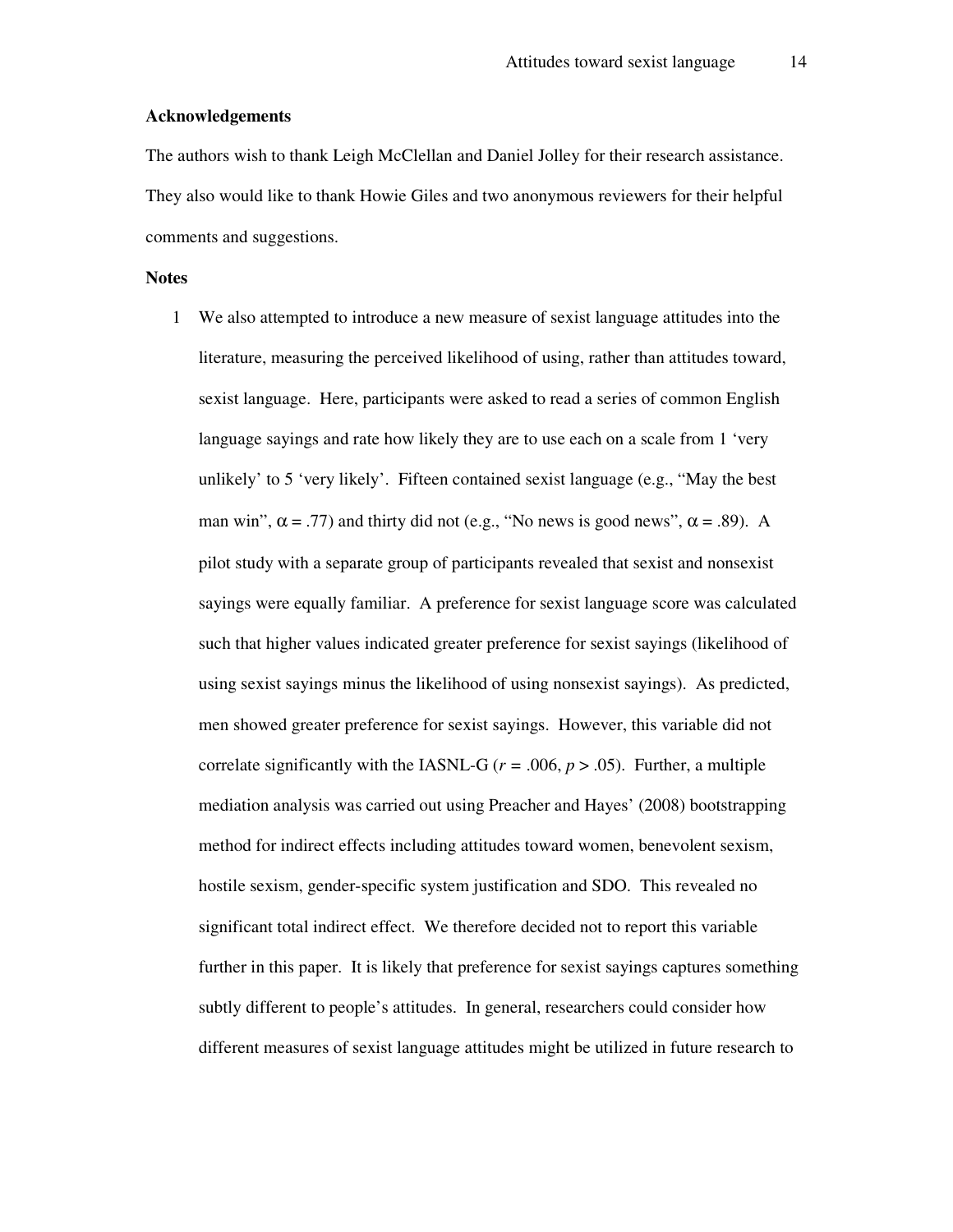disentangle factors such as liking and support for sexist language. Researchers could also make more use of behavioral measures of sexist language use.

## **Declaration of Conflicting Interests**

The authors declared no potential conflicts of interests with respect to the authorship and/or publication of this article.

## **Funding**

The authors received no financial support for the research and/or authorship of this article.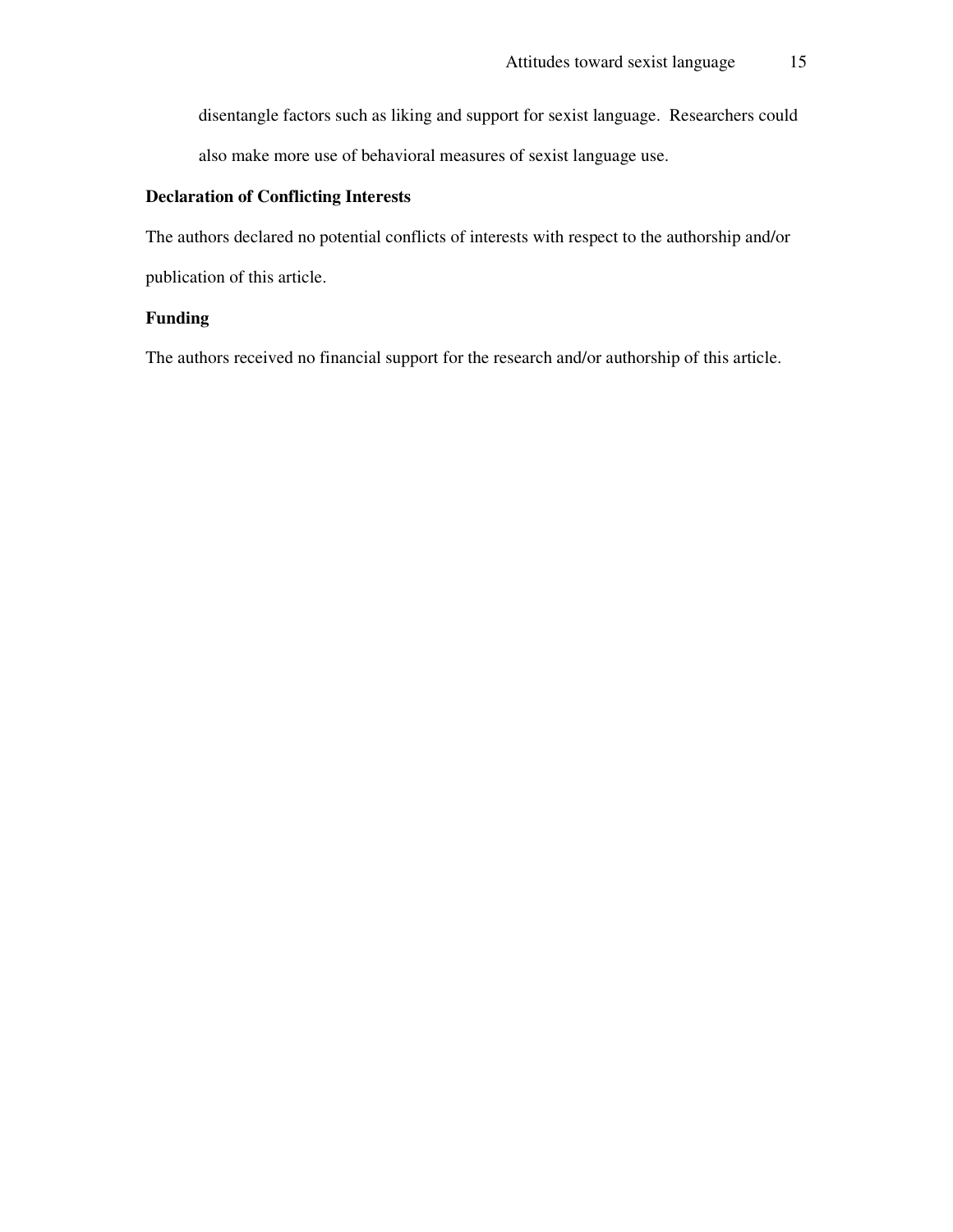#### **References**

- American Psychological Association (2009). *Publication manual of the American Psychological Association, 6th ed.* Washington, DC: The American Psychological Association.
- Briere, J., & Lanktree, C. (1983). Sex-role related effects of sex bias in language. *Sex Roles, 9*, 625-631.
- Calogero, R. M., & Jost, J. T. (2011). Self-subjugation among women: exposure to sexist ideology, self-objectification, and the protective function of the need to avoid closure. *Journal of Personality and Social Psychology*, *100*, 211-228.
- Carlin, D. B., & Winfrey, K. L. (2009). Have you come a long way, baby? Hilary Clinton, Sarah Palin, and sexism in 2008 campaign coverage. *Communication Studies, 4,* 326- 343.
- Davies, P. G., Spencer, S. J., Quinn, D. M., & Gerhardstein, R. (2002). Consuming images: How television commercials that elicit stereotype threat can restrain women academically and professionally. *Personality and Social Psychology Bulletin, 12*, 1615-1628.
- Doyle, M. (1998). Introduction to the A-Z of non-sexist language. In D. Cameron, *The feminist critique of language: A reader.* (2<sup>nd</sup> ed., pp. 149-154). London: Routledge.
- Glick, P. & Fiske, S. T. (1996). The Ambivalent Sexism Inventory: Differentiating hostile and benevolent sexism. *Journal of Personality and Social Psychology, 70*, 491-512.
- Glick, P., & Fiske, S. T. (2001). An ambivalent alliance: Hostile and benevolent sexism as complementary justifications for gender inequality. *American Psychologist, 56,* 109- 118.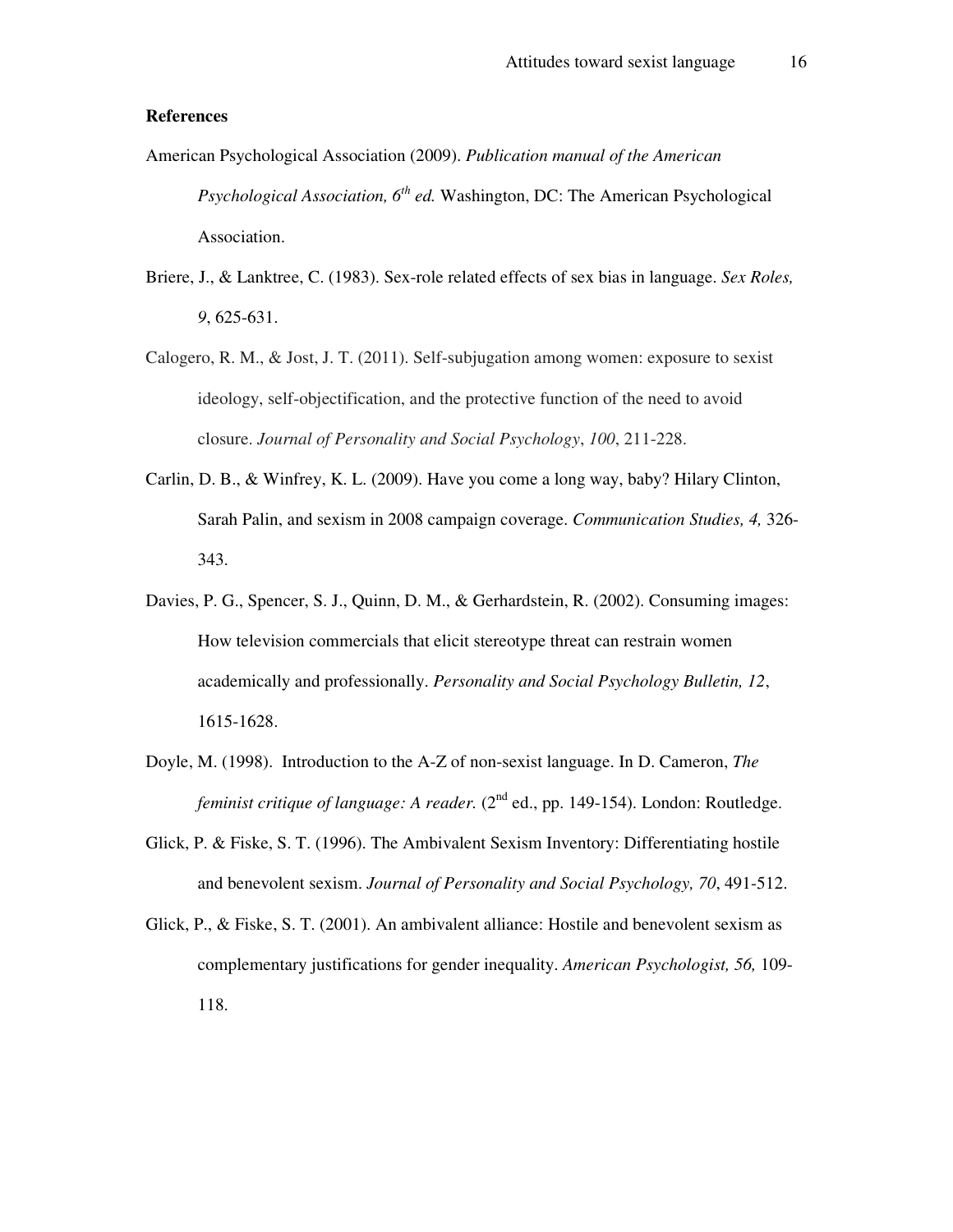- Garnham, A., Gabriel, U., Sarrasin, O., Gygax, P., & Oakhill, J. (2012). Gender representation in language and grammatical cues: When beauticians, musicians and mechanics remain men. *Discourse Processes, 49, 481-500*.
- Gygax, P., Gabriel, U., Lévy, A., Pool, E., Grivel, M., & Pedrazzini, E. (2012). The masculine form and its competing interpretations in French: When linking grammatically masculine role names to female referents is difficult. *Journal of Cognitive Psychology, 24*, 395-408.
- Gygax, P., Gabriel, U., Sarrasin, O., Oakhill, J., & Garnham, A. (2008). Generically intended, but specifically interpreted: When beauticians, musicians and mechanics are all men. *Language and Cognitive Processes, 23*, 464-485.
- Hamilton, M. C. (1988). Using masculine generics: Does generic he increase male bias in the user's imagery? *Sex Roles, 19*, 785-799.
- Hayes, A. F. (2009). Beyond Baron and Kenny: Statistical mediation analysis in the new millennium. *Communication Monographs, 76*, 408-420.
- Hegarty, P., Watson, N., Fletcher, L., & McQueen, G. (2011). When gentleman are first and ladies are last: Effects of gender stereotypes on the order or romantic partners' names. *British Journal of Social Psychology, 50*, 21-35.
- Hellinger, M., & Bußmann, H. (2001). *Gender across languages: The linguistic representation of women and men.* Amsterdam: John Benjamins.
- Hyde, J. S. (1984). Children's understanding of sexist language. *Developmental Psychology, 20*, 697-706.
- Jacobson, M. B., & Insko, W. R. Jr. (1985). Use of nonsexist pronouns as a function of one's feminist orientation, *Sex Roles, 13*, 1-7.
- Jost, J. T., & Banaji, M. R. (1994). The role of stereotyping in system-justification and the production of false consciousness. *British Journal of Social Psychology, 33*, 1-27.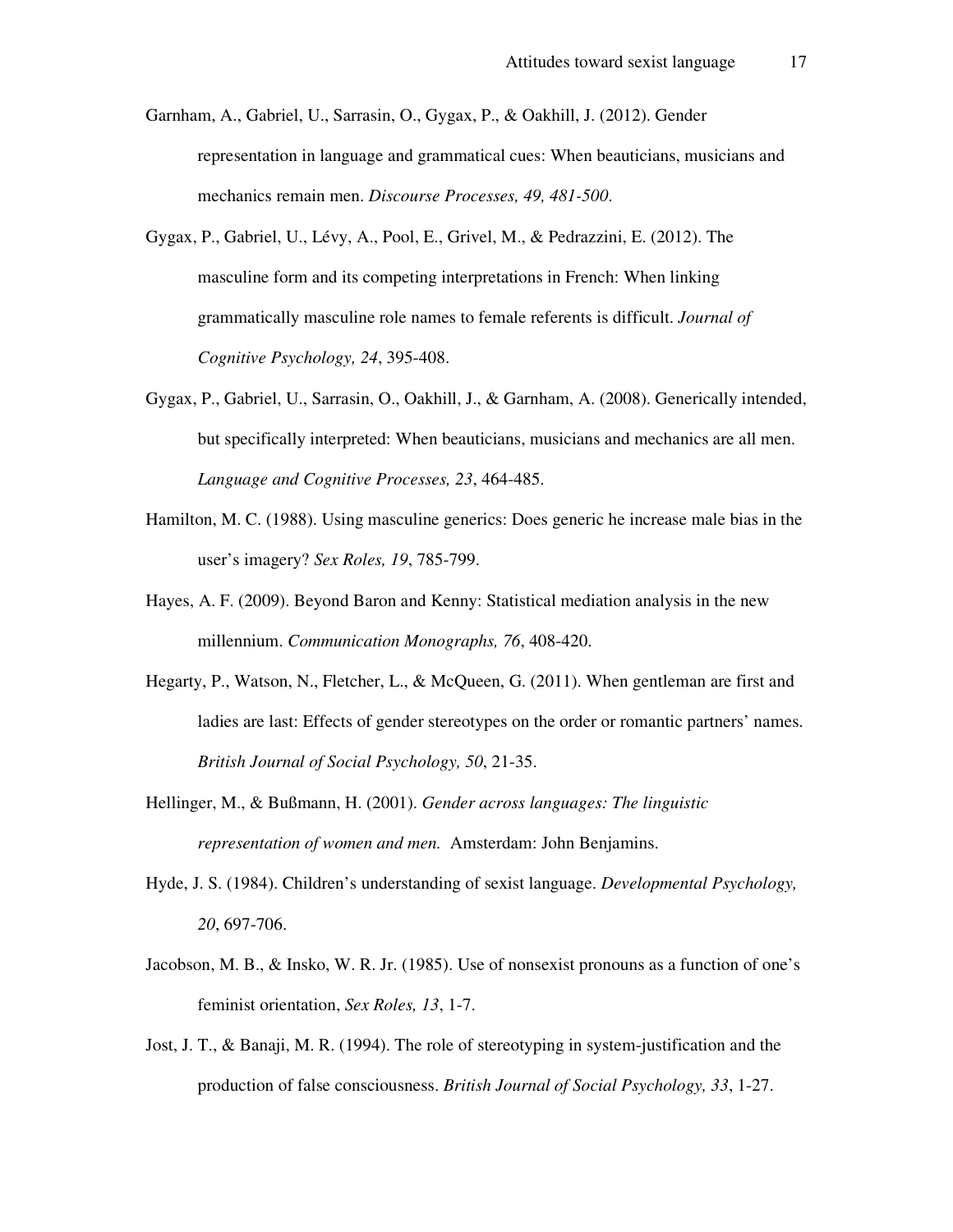- Jost, J. T., & Kay, A. C. (2005). Exposure to benevolent sexism and complementary gender stereotypes: Consequences for specific and diffuse forms of system justification. *Journal of Personality and Social Psychology, 88*, 498-509.
- Jost, J. T., Pelham, B. W., Sheldon, O., & Sullivan, B. N. (2003). Social inequality and the reduction of ideological dissonance on behalf of the system: Evidence of enhances system justification among the disadvantaged. *European Journal of Social Psychology, 33*, 13-36.
- Kay, A. C., & Jost, J. T. (2003). Complementary justice: Effects of "poor but happy" and "poor but honest" stereotype exemplars on system justification and implicit activation of the justice motive. *Journal of Personality and Social Psychology, 85*, 823-837.
- Kitto, J. (2011). Gender reference terms: Separating the women from the girls. *British Journal of Social Psychology, 28,* 185-187.

Kleinman, S. (2002). Why sexist language matters. *Qualitative Sociology, 25*, 299-304.

- Martyna, W. (1978). What does "he" mean? Use of the generic masculine. *Journal of Communication, 28*, 131-138.
- Masser, B. M., & Abrams, D. (1999). Contemporary sexism: The relationships among hostility, benevolence and neosexism. *Psychology of Women Quarterly, 23,* 503-517.
- Matheson, K., & Kristiansen, C. M. (1987). The effect of sexist attitudes and social structure on the use of sex-biased pronouns. *The Journal of Social Psychology, 127*, 395-398.
- Merkel, E., Maass, A., & Frommelt, L. (2010). Shielding women against status loss. The masculine form and its alternatives in the Italian language. *Journal of Language and Social Psychology, 31,* 311-320.
- Moulton, J., Robinson, G. M., & Elias, C. (1978). Sex bias in language use: "Neutral pronouns that aren't". *American Psychologist, 33*, 1032-1036.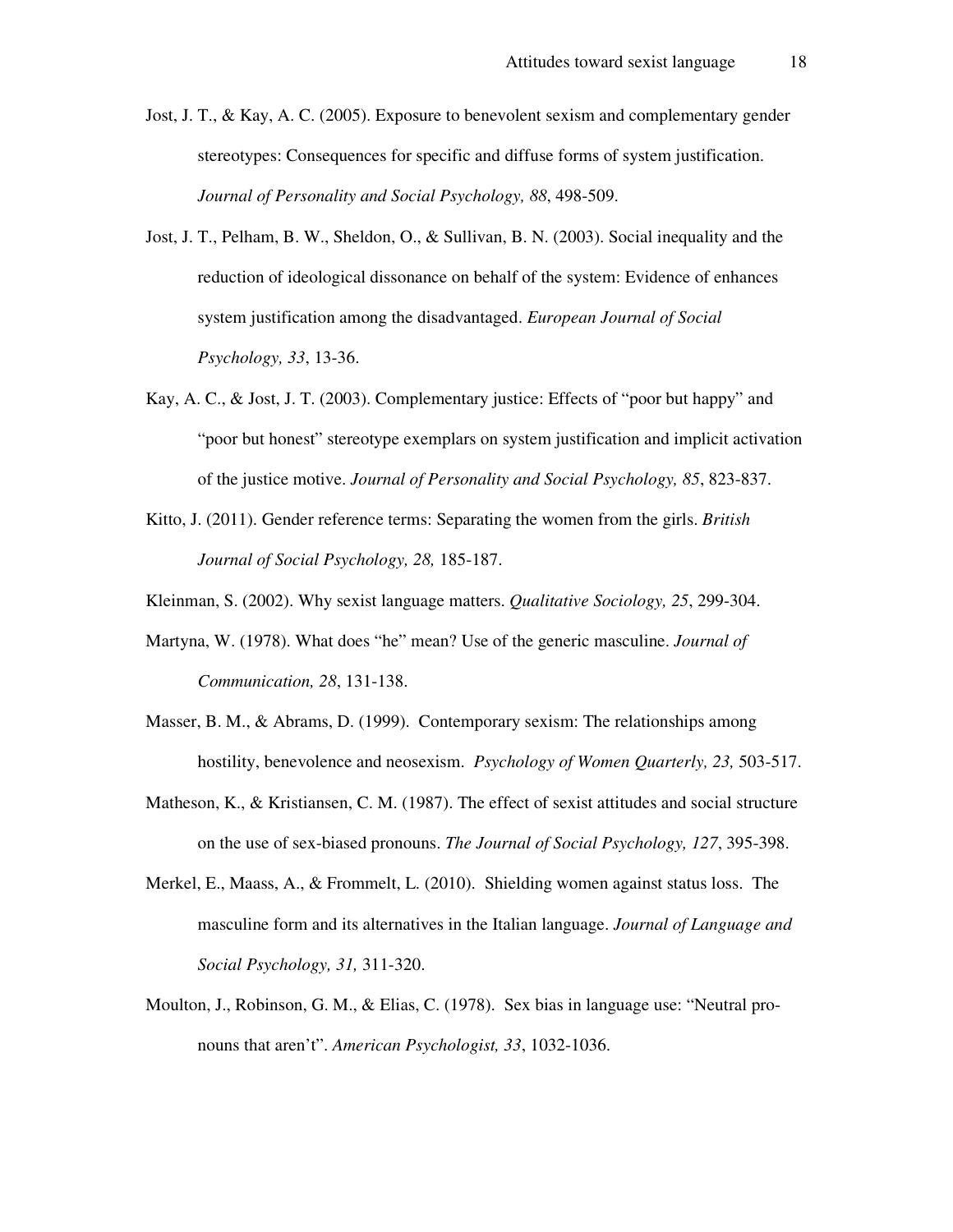- Ng, S. H. (1990). Androcentric coding of man and his in memory by language users. *Journal of Experimental Social Psychology, 26,* 455-464.
- Parks, J. B., & Roberton, M. A. (2000). Development and validation of an instrument to measure attitudes toward sexist/nonsexist language. *Sex Roles, 42*, 415-438.
- Parks. J. B., & Roberton, M. A. (2002). The gender gap in student attitudes toward sexist/nonsexist language: Implications for sport management education. *Journal of Sport Management, 16*, 190-208.
- Parks, J. B., & Roberton, M. A. (2004). Attitudes toward women mediate the gender effect on attitudes toward sexist language. *Psychology of Women Quarterly, 28*, 233-239.
- Pratto, F., Liu, J. H., Levin, S., Sidanius, J., Shih, M., Bachrach, H., & Hegarty, P. (2000). Social dominance orientation and legitimization of inequality across cultures. *Journal of Cross-Cultural Psychology, 31*, 369–409.
- Pratto, F., Sidanius, J., & Levin, S. (2006). Social dominance theory and the dynamics of intergroup relations: Taking stock and looking forward. *European Review of Social Psychology, 17,* 271-320.
- Pratto, F., Sidanius, J., Stallworth, L. M., & Malle, B. F. (1994). Social dominance orientation: A personality variable predicting social and political attitudes. *Journal of Personality and Social Psychology*, *67*, 741-763.
- Preacher, K. J., & Hayes, A. F. (2008). Asymptotic and resampling strategies for assessing and comparing indirect effects in multiple mediator models. *Behavior Research Methods, 40*, 879-891.
- Prentice, D. A. (1994). Do language reforms change our way of thinking? *Journal of Language and Social Psychology, 13*, 3-19.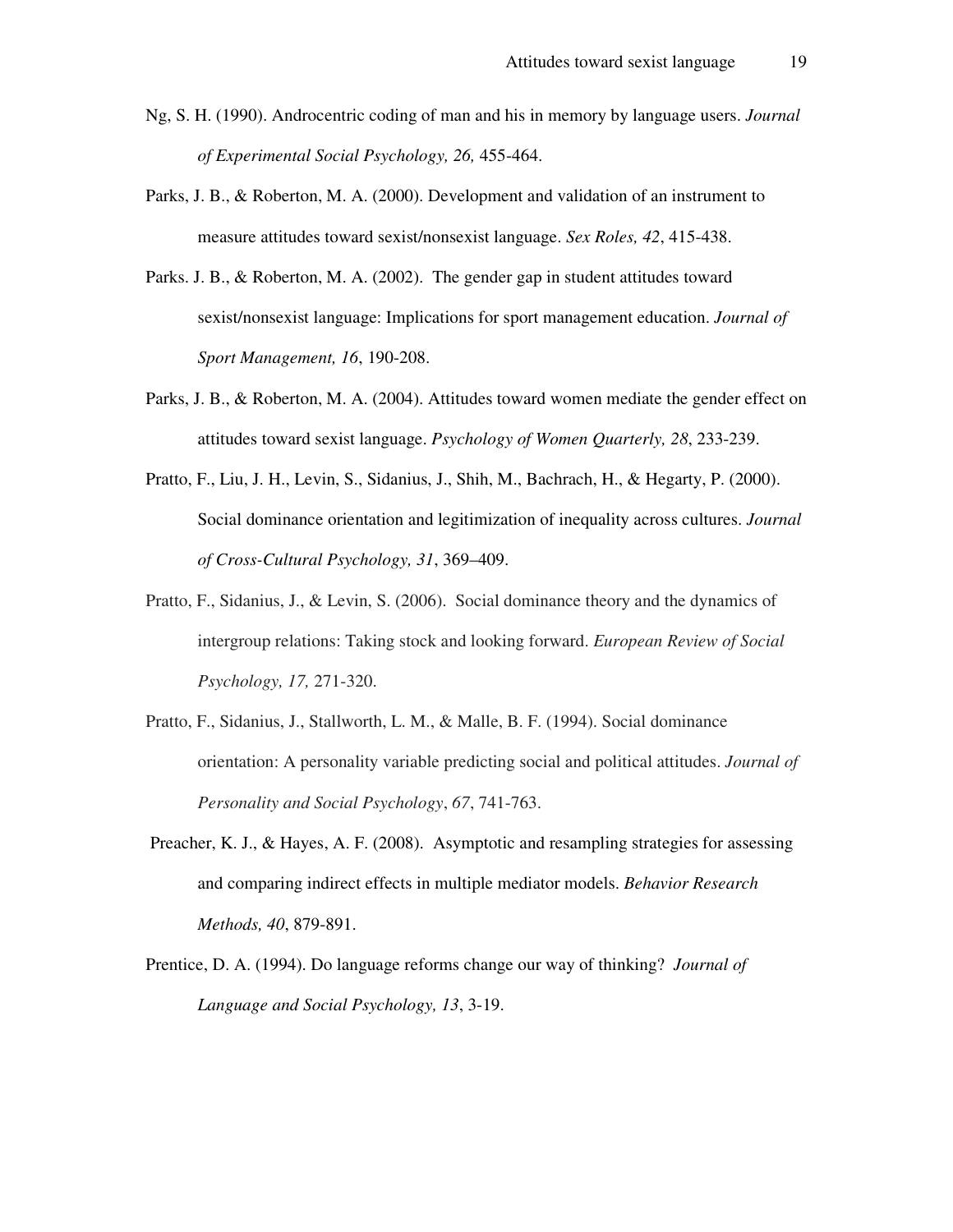- Sarrasin, O., Gabriel, U., & Gygax, P. (2012). Sexism and attitudes toward gender-neutral language: The case of English, French and German. *Swiss Journal of Psychology, 71,*  113-124.
- Sibley, C. G., Wilson, M.S., & Duckitt, J. (2007). Antecedents of men's hostile and benevolent sexism: The dual roles of social dominance orientation and right-wing authoritarianism. *Personality and Social Psychology Bulletin, 33,* 160-172.
- Sidanius, J., & Pratto, F. (1999). *Social dominance: An intergroup theory of social hierarchy and oppression.* New York: Cambridge University Press.
- Sidanius, J., Pratto, F., & Bobo, L. (1994). Social dominance orientation and the political psychology of gender: A case of invariance. *Journal of Personality and Social Psychology, 67,* 998-1011.
- Spence, J. T., & Hahn, E. D. (1997). The attitudes toward women scale and attitude change in college students. *Psychology of Women Quarterly, 21*, 17-34.
- Stahlberg, D., Braun, F., Irmen, L., & Sczesny, S. (2007). Representation of the sexes in language. In K. Fiedler (Ed.), *Social Communication* (pp. 163-187). New York: Psychology Press.
- Stahlberg, D., Sczesny, S., & Braun, F. (2001). Name your favorite musician: Effects of masculine generics and their alternatives in German. *Journal of Language and Social Psychology, 20*, 464-469.
- Steele, C. M. (1997). A threat in the air: How stereotypes shape intellectual identity and performance. *American Psychologist, 52*, 613-629.
- Stout, J. G., & Dasgupta, N. (2011). When he doesn't mean you: Gender-exclusive language as ostracism. *Personality and Social Psychology Bulletin, 36*, 757-769.
- Thomas, C. A., & Esses, V. M. (2004). Individual differences in reactions to sexist humour. *Group Processes and Intergroup Relations, 7,* 89-100.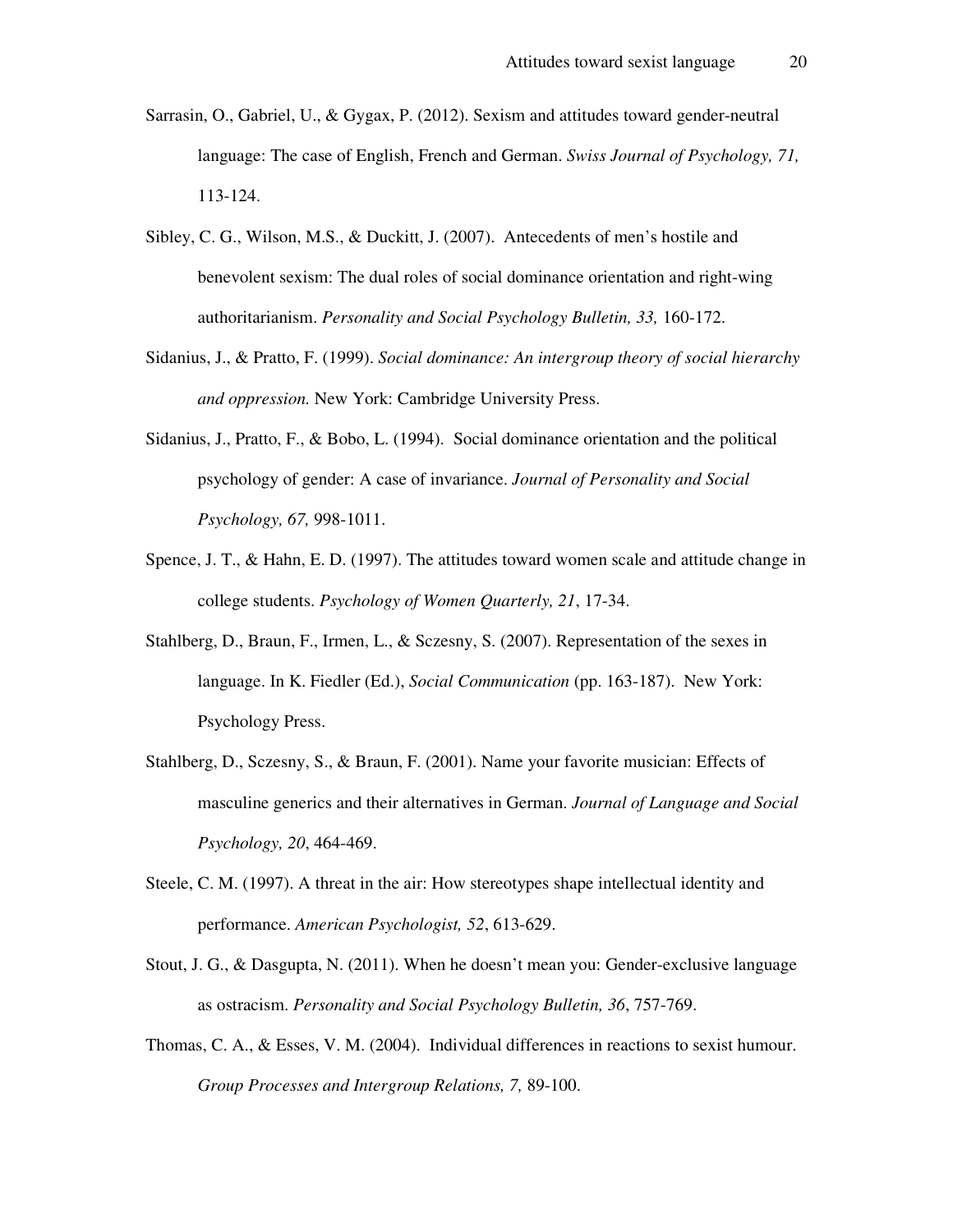Vervecken, D., & Hannover, B. (2012). Ambassadors of gender equality? How use of pair forms versus masculines as generics impacts perception of the speaker. *European Journal of Social Psychology, 42,* 754-762.

Vervecken, D., Moser, F., Sczesny, S., & Hannover, B. (2010, September). *Entwicklung und validierung eines instruments zur messung der einstellung gegenüber geschlechtergerechter sprache. [Development and validation of an instrument to measure attitudes towards gender fair language].* Poster presented at the 47th General Meeting of the German Psychological Association (DGPs), Bremen, Germany.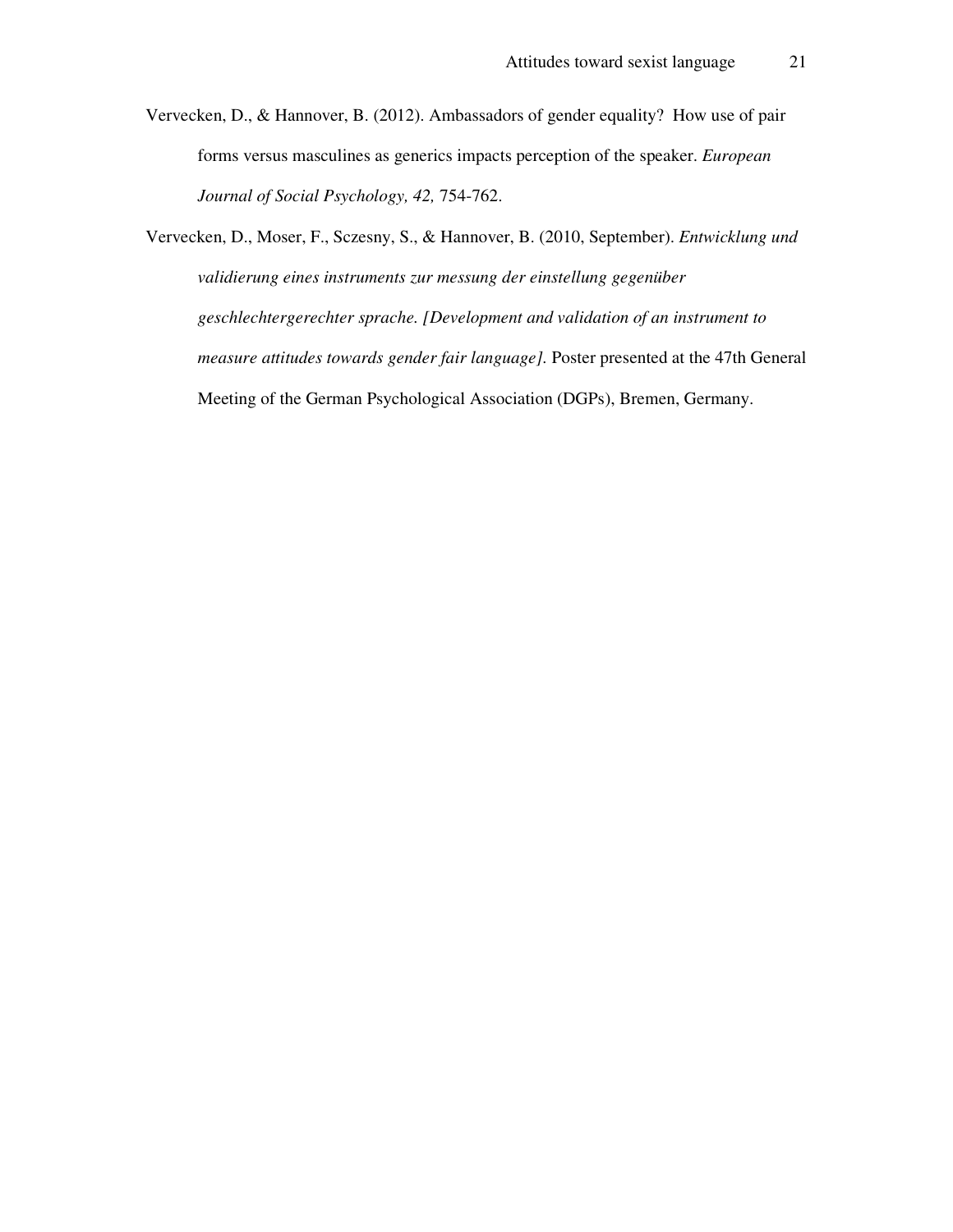| Measure        | Total      | Women      | Men        | t    | $\boldsymbol{p}$ |
|----------------|------------|------------|------------|------|------------------|
| <b>IASNL-G</b> | 3.32(.57)  | 3.13(.58)  | 3.41(.53)  | 2.73 | .007             |
| HS             | 2.29(.82)  | 2.11(.79)  | 2.62(.81)  | 3.15 | .001             |
| <b>BS</b>      | 2.27(.78)  | 2.11(.76)  | 2.55(.73)  | 3.24 | .001             |
| AWS            | 2.08(.59)  | 1.83(0.40) | 2.51(.59)  | 8.07 | < .001           |
| <b>SJ</b>      | 4.41 (.92) | 4.28(.90)  | 4.68(.90)  | 2.52 | .013             |
| <b>SDO</b>     | 2.40(0.99) | 2.10(0.72) | 2.93(1.17) | 5.10 | < .001           |
|                |            |            |            |      |                  |

**Table 1.** Means and Standard Deviations on Language Attitudes, Measures of Attitudes Toward Women, and Ideological Measures (all significance values are two-tailed).

IASNL-G – Inventory of attitudes towards sexist/nonsexist language-general

- HS Hostile Sexism
- BS Benevolent sexism
- AWS Attitudes toward women scale
- SJ System justification (gender specific)
- SDO Social dominance orientation

Means on the IASNL-G and the AWS were reverse-scored so that higher means indicated less favorable attitudes towards inclusive language, and higher levels of sexism.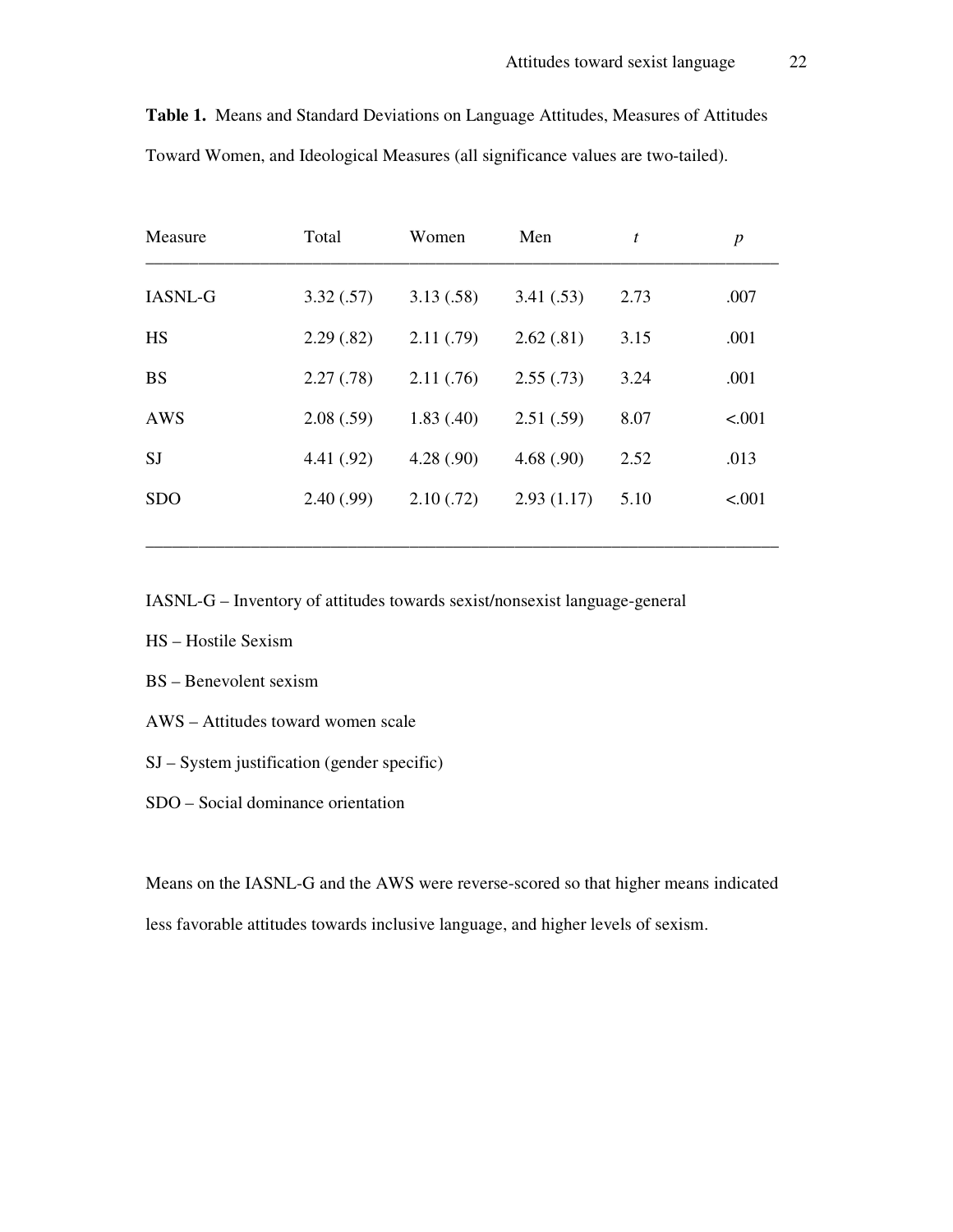**Table 2.** Intercorrelations (and standard deviations) Between Language Attitudes, Measures of Attitudes Towards Women, and Ideological Measures (all significance values are two-tailed).

|                | <b>IASNL-G</b> | <b>HS</b> | <b>BS</b> | AWS      | <b>SJ</b> | <b>SDO</b> | Gender    |
|----------------|----------------|-----------|-----------|----------|-----------|------------|-----------|
| <b>IASNL-G</b> | 1.00           | .338**    | .078      | $.280**$ | $.276**$  | $.424**$   | $-.230**$ |
| HS             |                | 1.00      | $.462**$  | $.457**$ | $.303**$  | $.462**$   | $-.292**$ |
| <b>BS</b>      |                |           | 1.00      | $.360**$ | .168      | $.318**$   | $-.270**$ |
| AWS            |                |           |           | 1.00     | $.245**$  | $.518**$   | $-.568**$ |
| <b>SJ</b>      |                |           |           |          | 1.00      | $.181*$    | $-.209*$  |
| <b>SDO</b>     |                |           |           |          |           | 1.00       | $-.405**$ |
| Gender         |                |           |           |          |           |            | 1.00      |
|                |                |           |           |          |           |            |           |

\_\_\_\_\_\_\_\_\_\_\_\_\_\_\_\_\_\_\_\_\_\_\_\_\_\_\_\_\_\_\_\_\_\_\_\_\_\_\_\_\_\_\_\_\_\_\_\_\_\_\_\_\_\_\_\_\_\_\_\_\_\_\_\_\_\_\_\_\_\_\_\_\_\_\_\_\_\_\_\_\_\_\_\_\_\_\_\_\_\_\_\_\_\_\_\_\_\_\_\_\_\_\_\_\_\_\_\_\_\_\_

\*\* *p* < .001

 $\begin{array}{c} p < .05 \\ p < .10 \end{array}$ 

 $p < .10$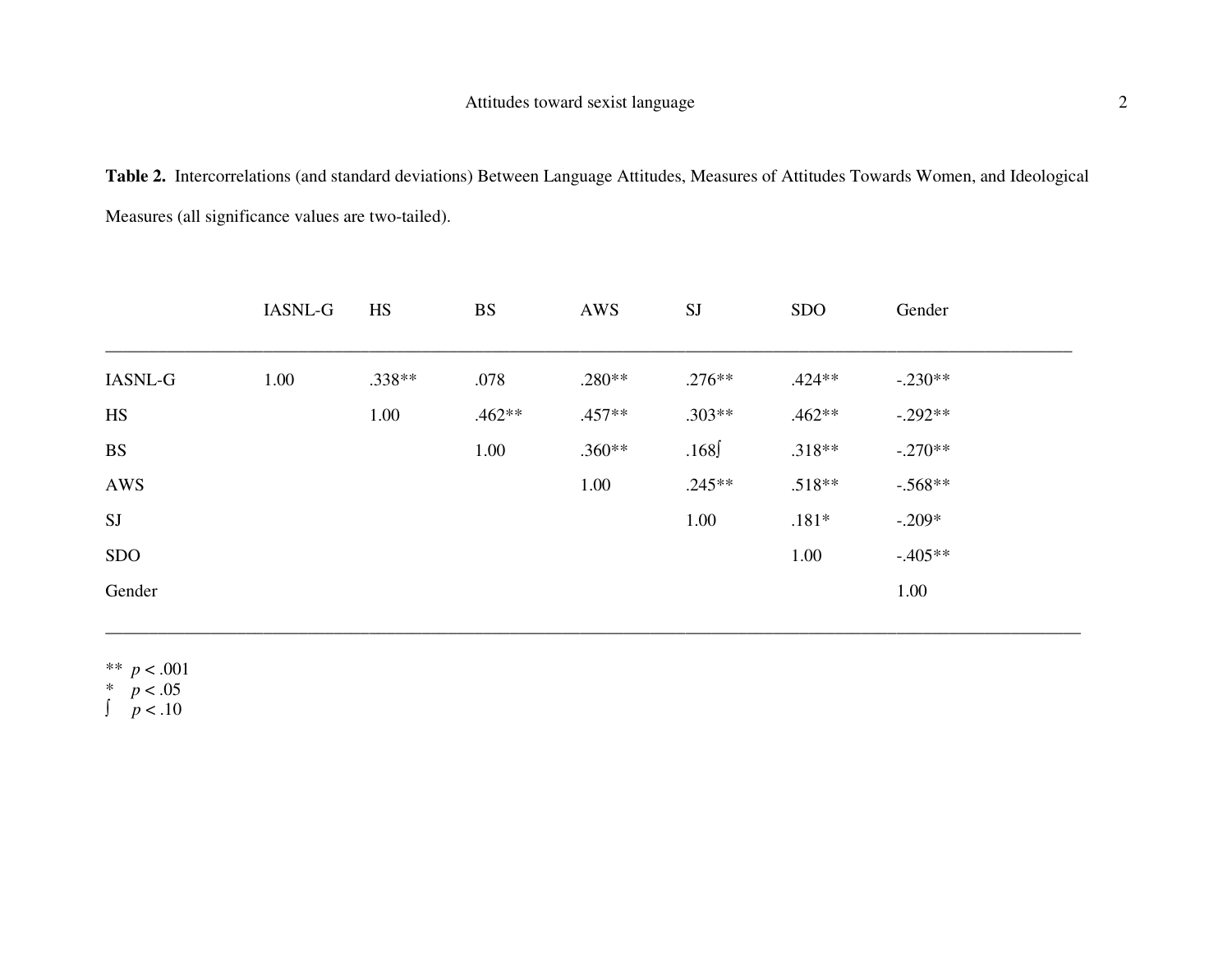**Table 3.** Simple Mediation of the Indirect Effects of Gender on Attitudes Towards Sexist Language (IASNL-G) through Attitudes Towards Women, Hostile Sexism, Benevolent Sexism, Gender-Specific System Justification and SDO (N=149, 5000 bootstrap samples).

| Point estimate (S.E) | Lower    | Higher    |
|----------------------|----------|-----------|
|                      |          |           |
| $-0.0104$ $(0.0373)$ | $-.0947$ | .0590     |
| .0223(.0435)         | $-.0591$ | .1157     |
| $-.0300(.0775)$      | $-1864$  | .1217     |
| $-.0552(.0388)$      | $-1655$  | $-.0041$  |
| $-.1190(.0592)$      | $-.2652$ | $-0.0312$ |
| $-.1923(.1020)$      | $-4236$  | $-0.0175$ |
|                      |          |           |

\_\_\_\_\_\_\_\_\_\_\_\_\_\_\_\_\_\_\_\_\_\_\_\_\_\_\_\_\_\_\_\_\_\_\_\_\_\_\_\_\_\_\_\_\_\_\_\_\_\_\_\_\_\_\_\_\_\_\_\_\_\_\_\_\_\_\_\_\_

BCa<sup>a</sup> 95% confidence interval (CI)

Boldface type highlights a significant effect as determined by the  $BCa^a$  95% confidence interval (CI) which does not contain a zero.

 $a$ <sup>a</sup> refers to bias corrected and accelerated (BCa) bootstrapping confidence intervals (CI) that include corrections for both median bias and skew.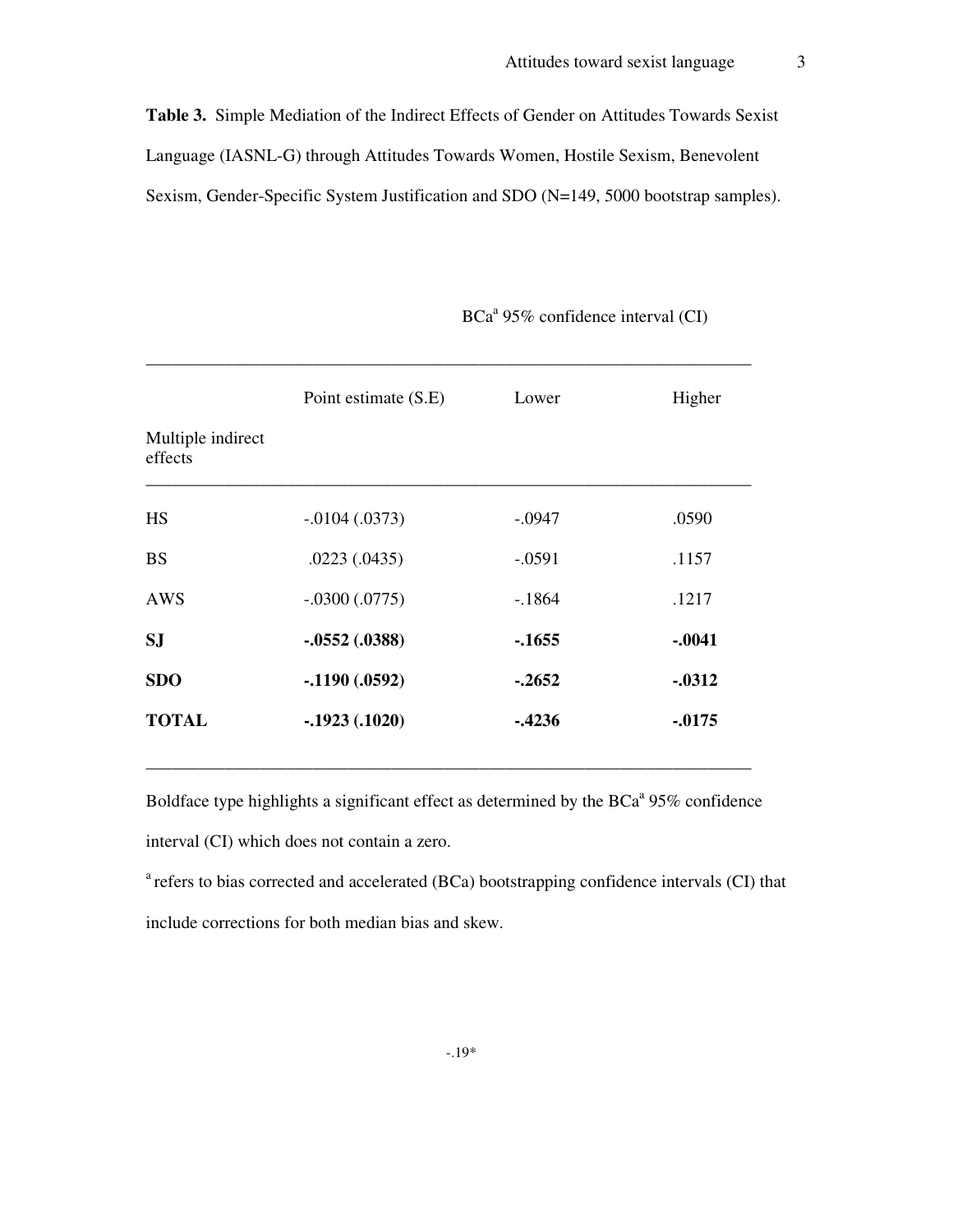

**Figure 1.** Multiple mediation test of the relationship between gender and attitudes towards sexist language (IASNL-G). Dashed lines highlight non-significant relationships and solid lines highlight significant relationships (\*  $p < .05$ , \*\*  $p < .01$ ,  $p < .001$ ). Adj  $R^2 = .14$ ,  $F(6, 142) = 3.97$ ,  $p < .001$ .